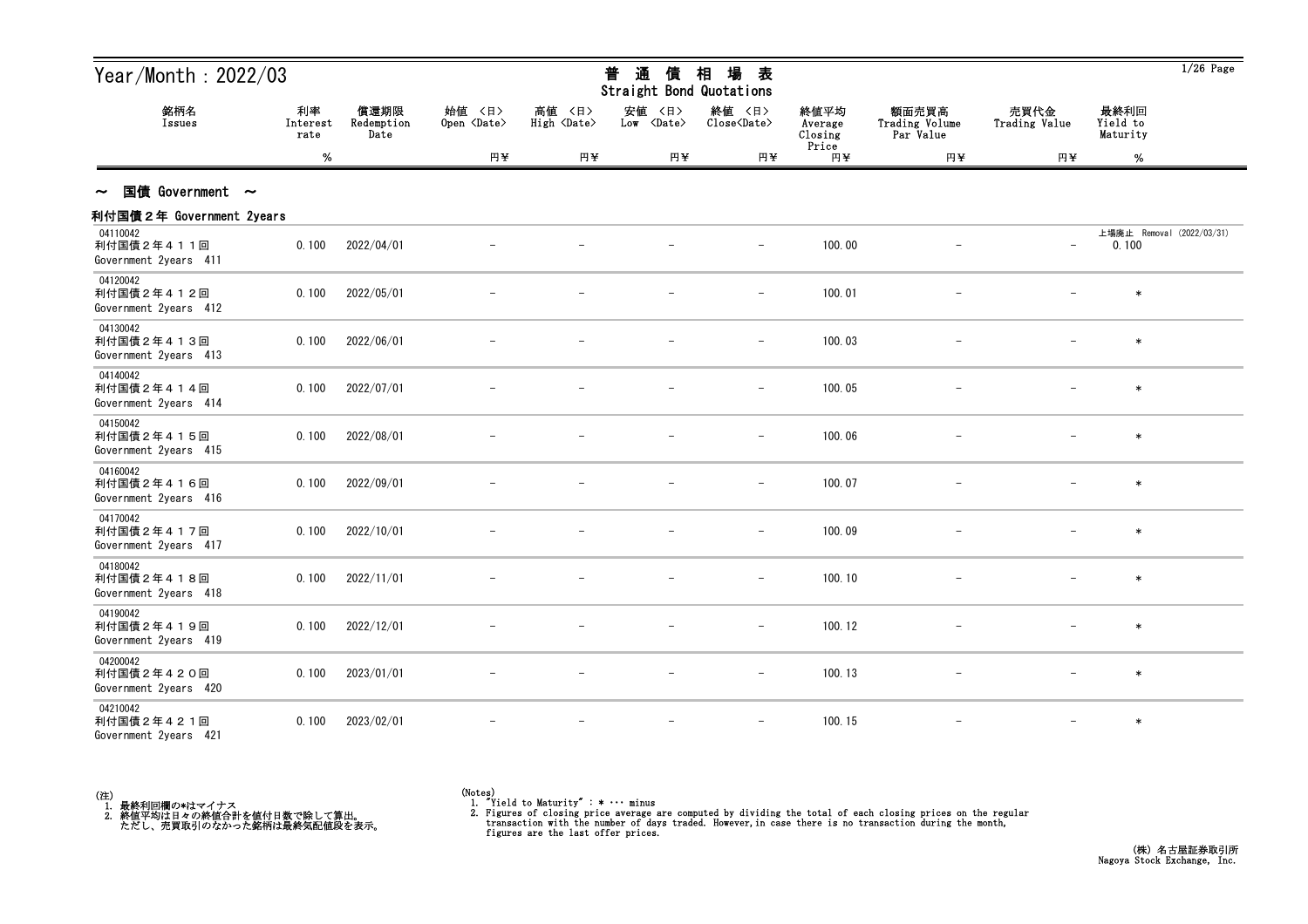| Year/Month: 2022/03                             |                        |                            |                              |                              | 通<br>普<br>債<br>Straight Bond Quotations | 場<br>相<br>表                   |                            |                                      |                          |                              | $2/26$ Page |
|-------------------------------------------------|------------------------|----------------------------|------------------------------|------------------------------|-----------------------------------------|-------------------------------|----------------------------|--------------------------------------|--------------------------|------------------------------|-------------|
| 銘柄名<br>Issues                                   | 利率<br>Interest<br>rate | 償還期限<br>Redemption<br>Date | 始値 〈日〉<br>Open <date></date> | 高値 〈日〉<br>High <date></date> | 安値<br>〈日〉<br>Low <date></date>          | 終値 〈日〉<br>Close <date></date> | 終値平均<br>Average<br>Closing | 額面売買高<br>Trading Volume<br>Par Value | 売買代金<br>Trading Value    | 最終利回<br>Yield to<br>Maturity |             |
|                                                 | $\%$                   |                            | 円半                           | 円半                           | 円半                                      | 円半                            | Price<br>円半                | 円半                                   | 円半                       | $\%$                         |             |
| 04220042<br>利付国債2年422回<br>Government 2years 422 | 0.100                  | 2023/03/01                 |                              |                              |                                         |                               | 100.16                     |                                      |                          | $\ast$                       |             |
| 04230042<br>利付国債2年423回<br>Government 2years 423 | 0.005                  | 2023/04/01                 |                              |                              |                                         | $\qquad \qquad -$             | 100.07                     | $\overline{\phantom{m}}$             |                          | $\ast$                       |             |
| 04240042<br>利付国債2年424回<br>Government 2years 424 | 0.005                  | 2023/05/01                 |                              |                              |                                         | $\overline{\phantom{m}}$      | 100.08                     |                                      |                          | $\ast$                       |             |
| 04250042<br>利付国債2年425回<br>Government 2years 425 | 0.005                  | 2023/06/01                 |                              |                              |                                         | $\overline{\phantom{a}}$      | 100.08                     |                                      |                          | $\ast$                       |             |
| 04260042<br>利付国債2年426回<br>Government 2years 426 | 0.005                  | 2023/07/01                 |                              |                              |                                         | $\overline{\phantom{m}}$      | 100.09                     |                                      |                          | $\ast$                       |             |
| 04270042<br>利付国債2年427回<br>Government 2years 427 | 0.005                  | 2023/08/01                 |                              |                              |                                         | $\overline{\phantom{m}}$      | 100.09                     | $\overline{\phantom{m}}$             |                          | $\ast$                       |             |
| 04280042<br>利付国債2年428回<br>Government 2years 428 | 0.005                  | 2023/09/01                 |                              |                              |                                         | $\overline{\phantom{a}}$      | 100.09                     |                                      |                          | $\ast$                       |             |
| 04290042<br>利付国債2年429回<br>Government 2years 429 | 0.005                  | 2023/10/01                 |                              |                              |                                         | $\overline{\phantom{m}}$      | 100.09                     |                                      |                          | $\ast$                       |             |
| 04300042<br>利付国債2年430回<br>Government 2years 430 | 0.005                  | 2023/11/01                 |                              |                              |                                         |                               | 100.09                     |                                      |                          | $\ast$                       |             |
| 04310042<br>利付国債2年431回<br>Government 2years 431 | 0.005                  | 2023/12/01                 |                              |                              | $\overline{\phantom{m}}$                | $\overline{\phantom{m}}$      | 100.09                     |                                      | $\overline{\phantom{m}}$ | $\ast$                       |             |
| 04320042<br>利付国債2年432回<br>Government 2years 432 | 0.005                  | 2024/01/01                 | $\overline{\phantom{m}}$     | $\overline{\phantom{m}}$     | $\overline{\phantom{m}}$                | $-$                           | 100.08                     | $-$                                  | $-$                      | $\ast$                       |             |
| 04330042<br>利付国債2年433回<br>Government 2years 433 | 0.005                  | 2024/02/01                 |                              | $\overline{\phantom{m}}$     | $\overline{\phantom{m}}$                | $\overline{\phantom{m}}$      | 100.08                     | $\overline{\phantom{a}}$             | $-$                      | $\ast$                       |             |

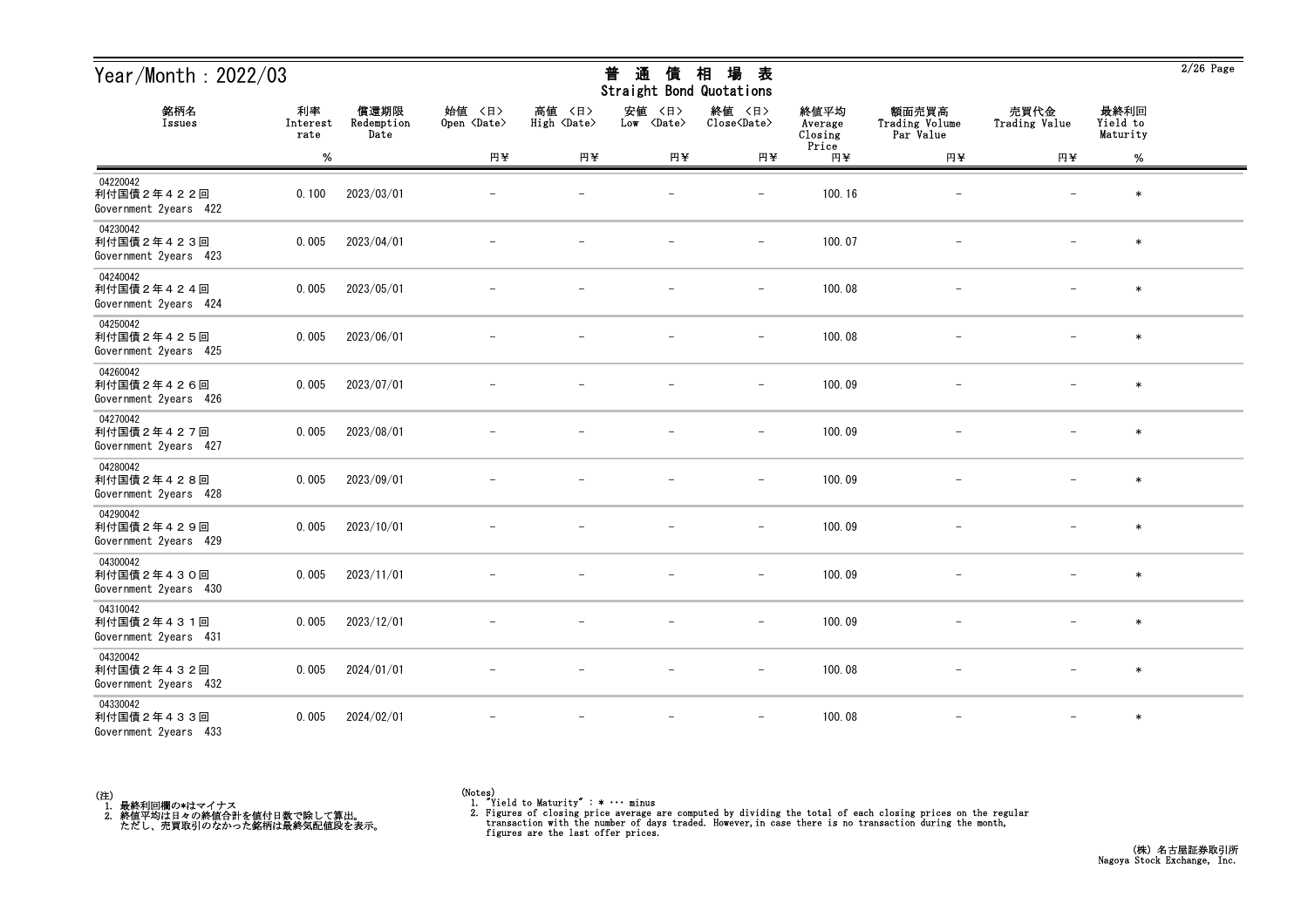| Year/Month: $2022/03$                           |                        |                            |                              |                              | 普<br>通<br>債<br>Straight Bond Quotations | 場<br>相<br>表                   |                            |                                      |                          |                                    | $3/26$ Page |
|-------------------------------------------------|------------------------|----------------------------|------------------------------|------------------------------|-----------------------------------------|-------------------------------|----------------------------|--------------------------------------|--------------------------|------------------------------------|-------------|
| 銘柄名<br>Issues                                   | 利率<br>Interest<br>rate | 償還期限<br>Redemption<br>Date | 始値 〈日〉<br>Open <date></date> | 高値 〈日〉<br>High <date></date> | 安値<br>〈日〉<br>Low <date></date>          | 終値 〈日〉<br>Close <date></date> | 終値平均<br>Average<br>Closing | 額面売買高<br>Trading Volume<br>Par Value | 売買代金<br>Trading Value    | 最終利回<br>Yield to<br>Maturity       |             |
|                                                 | %                      |                            | 円半                           | 円半                           | 円半                                      | 円半                            | Price<br>円半                | 円半                                   | 円半                       | $\%$                               |             |
| 04340042<br>利付国債2年434回<br>Government 2years 434 | 0.005                  | 2024/03/01                 |                              |                              |                                         |                               | 100.07                     |                                      |                          | $\ast$                             |             |
| 利付国債5年 Government 5years                        |                        |                            |                              |                              |                                         |                               |                            |                                      |                          |                                    |             |
| 01310045<br>利付国債5年131回<br>Government 5years 131 | 0.100                  | 2022/03/20                 |                              |                              |                                         | $\overline{\phantom{m}}$      | 100.00                     |                                      | $\qquad \qquad -$        | 上場廃止 Removal (2022/03/18)<br>0.100 |             |
| 01320045<br>利付国債5年132回<br>Government 5years 132 | 0.100                  | 2022/06/20                 |                              |                              |                                         | $\overline{\phantom{m}}$      | 100.04                     |                                      |                          | $\ast$                             |             |
| 01330045<br>利付国債5年133回<br>Government 5years 133 | 0.100                  | 2022/09/20                 |                              |                              |                                         |                               | 100.08                     |                                      |                          | $\ast$                             |             |
| 01340045<br>利付国債5年134回<br>Government 5years 134 | 0.100                  | 2022/12/20                 |                              |                              |                                         |                               | 100.12                     |                                      |                          | $\ast$                             |             |
| 01350045<br>利付国債5年135回<br>Government 5years 135 | 0.100                  | 2023/03/20                 |                              |                              |                                         | $\overline{\phantom{m}}$      | 100.17                     |                                      |                          | $\ast$                             |             |
| 01360045<br>利付国債5年136回<br>Government 5years 136 | 0.100                  | 2023/06/20                 |                              |                              |                                         | $\overline{\phantom{0}}$      | 100.20                     |                                      |                          | $\ast$                             |             |
| 01370045<br>利付国債5年137回<br>Government 5years 137 | 0.100                  | 2023/09/20                 |                              |                              |                                         | $\overline{\phantom{m}}$      | 100.22                     |                                      |                          | $\ast$                             |             |
| 01380045<br>利付国債5年138回<br>Government 5years 138 | 0.100                  | 2023/12/20                 |                              |                              |                                         |                               | 100.24                     |                                      |                          | $\ast$                             |             |
| 01390045<br>利付国債5年139回<br>Government 5years 139 | 0.100                  | 2024/03/20                 |                              |                              |                                         | $\overline{\phantom{a}}$      | 100.26                     |                                      | $\qquad \qquad -$        | $\ast$                             |             |
| 01400045<br>利付国債5年140回<br>Government 5years 140 | 0.100                  | 2024/06/20                 |                              |                              |                                         | $\overline{\phantom{m}}$      | 100.30                     |                                      | $\overline{\phantom{0}}$ | $\ast$                             |             |
| 01410045<br>利付国債5年141回<br>Government 5years 141 | 0.100                  | 2024/09/20                 |                              |                              |                                         | $\overline{\phantom{m}}$      | 100.32                     |                                      | $-$                      | $\ast$                             |             |



<sup>(</sup>Notes) 1. "Yield to Maturity" : \* ・・・ minus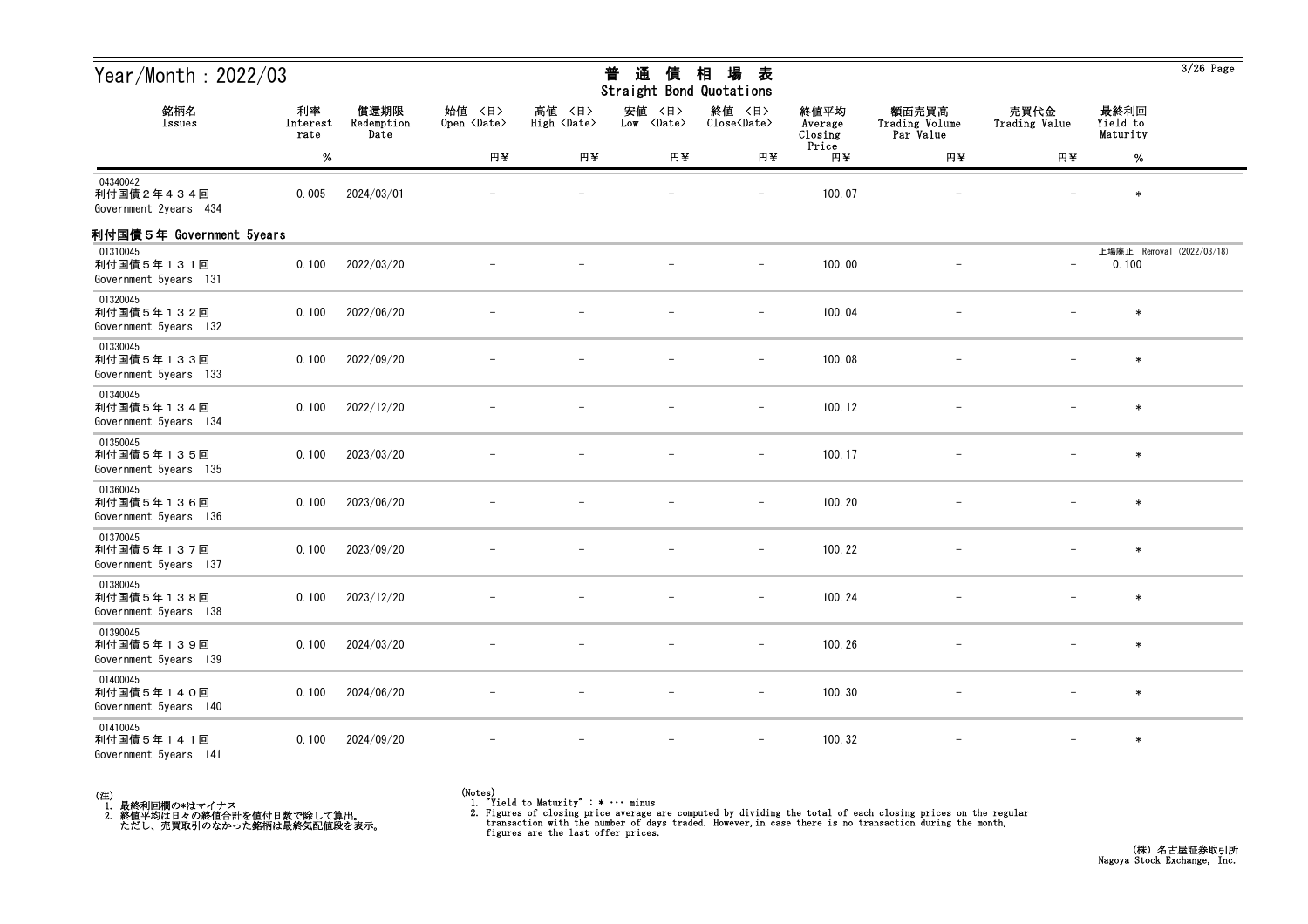| Year/Month : 2022/03                              |                        |                            |                              |                                   | 通<br>普<br>債<br>Straight Bond Quotations | 場<br>相<br>表                   |                            |                                      |                          |                                     | 4/20 Page |
|---------------------------------------------------|------------------------|----------------------------|------------------------------|-----------------------------------|-----------------------------------------|-------------------------------|----------------------------|--------------------------------------|--------------------------|-------------------------------------|-----------|
| 銘柄名<br>Issues                                     | 利率<br>Interest<br>rate | 償還期限<br>Redemption<br>Date | 始値 〈日〉<br>Open <date></date> | 高値 〈日〉<br>High<br><b>Oate&gt;</b> | 安値<br>〈日〉<br>Low <date></date>          | 終値 〈日〉<br>Close <date></date> | 終値平均<br>Average<br>Closing | 額面売買高<br>Trading Volume<br>Par Value | 売買代金<br>Trading Value    | 最終利回<br>Yield to<br>Maturity        |           |
|                                                   | %                      |                            | 円半                           | 円半                                | 円半                                      | 円半                            | Price<br>円半                | 円半                                   | 円半                       | %                                   |           |
| 01420045<br>利付国債5年142回<br>Government 5years 142   | 0.100                  | 2024/12/20                 | $\overline{\phantom{m}}$     |                                   | $\overline{\phantom{0}}$                | $\overline{\phantom{m}}$      | 100.34                     |                                      |                          | $\ast$                              |           |
| 01430045<br>利付国債5年143回<br>Government 5years 143   | 0.100                  | 2025/03/20                 |                              |                                   |                                         | $\overline{\phantom{0}}$      | 100.35                     |                                      |                          | $\ast$                              |           |
| 01440045<br>利付国債5年144回<br>Government 5years 144   | 0.100                  | 2025/06/20                 |                              |                                   |                                         |                               | 100.37                     |                                      |                          | $\ast$                              |           |
| 01450045<br>利付国債5年145回<br>Government 5years 145   | 0.100                  | 2025/09/20                 |                              |                                   |                                         |                               | 100.36                     |                                      |                          | $\ast$                              |           |
| 01460045<br>利付国債5年146回<br>Government 5years 146   | 0.100                  | 2025/12/20                 |                              |                                   |                                         | $\qquad \qquad -$             | 100.37                     |                                      |                          |                                     |           |
| 01470045<br>利付国債5年147回<br>Government 5years 147   | 0.005                  | 2026/03/20                 |                              |                                   |                                         | $\overline{\phantom{0}}$      | 99.98                      |                                      |                          | 0.010                               |           |
| 01480045<br>利付国債5年148回<br>Government 5years 148   | 0.005                  | 2026/06/20                 |                              |                                   |                                         |                               | 99.93                      |                                      | $\overline{\phantom{0}}$ | 0.021                               |           |
| 01490045<br>利付国債5年149回<br>Government 5years 149   | 0.005                  | 2026/09/20                 | $\overline{\phantom{m}}$     |                                   | $\qquad \qquad -$                       | $\qquad \qquad -$             | 99.88                      | $\overline{\phantom{0}}$             | $\overline{\phantom{m}}$ | 0.031                               |           |
| 01500045<br>利付国債5年150回<br>Government 5years 150   | 0.005                  | 2026/12/20                 |                              |                                   |                                         | $-$                           | 99.83                      | $\overline{\phantom{0}}$             | $\overline{\phantom{m}}$ | 0.041                               |           |
| 利付国債10年 Government 10years                        |                        |                            |                              |                                   |                                         |                               |                            |                                      |                          |                                     |           |
| 03210067<br>利付国債10年321回<br>Government 10years 321 | 1.000                  | 2022/03/20                 |                              |                                   |                                         | $\overline{\phantom{m}}$      | 100.01                     |                                      |                          | 上場廃止 Removal (2022/03/18)<br>$\ast$ |           |
| 03220067<br>利付国債10年322回<br>Government 10years 322 | 0.900                  | 2022/03/20                 |                              |                                   |                                         | $\overline{\phantom{0}}$      | 100.01                     |                                      |                          | 上場廃止 Removal (2022/03/18)           |           |
| 03230067<br>利付国債10年323回<br>Government 10years 323 | 0.900                  | 2022/06/20                 |                              |                                   |                                         | $\qquad \qquad -$             | 100.21                     | $\overline{\phantom{0}}$             | $\overline{\phantom{m}}$ | $\ast$                              |           |



<sup>(</sup>Notes) 1. "Yield to Maturity" : \* ・・・ minus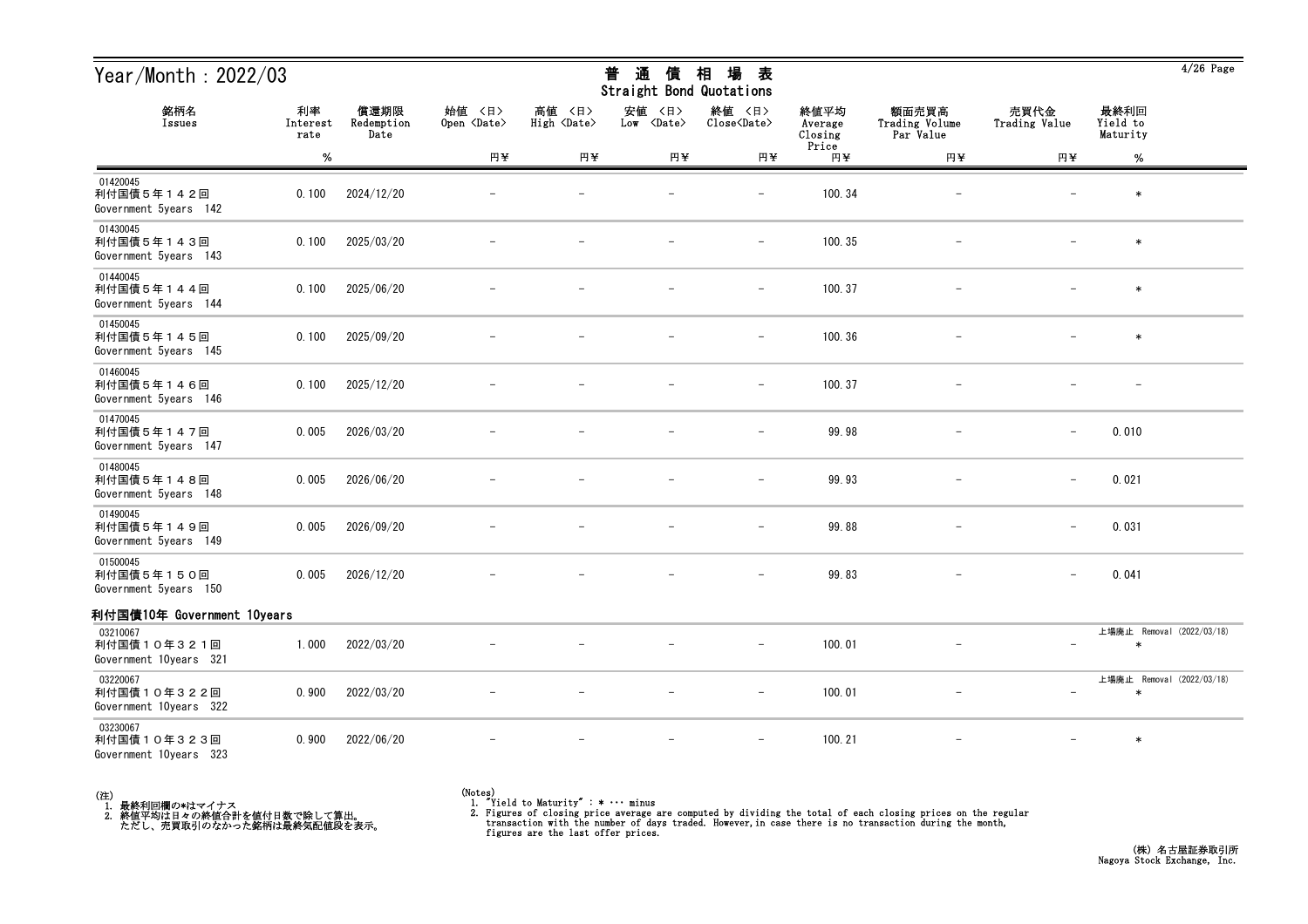| Year/Month: $2022/03$                             |                        |                            |                              |                                 | 通<br>普<br>債<br><b>Straight Bond Quotations</b> | 相<br>場<br>表                   |                            |                                      |                          |                              | $5/26$ Page |
|---------------------------------------------------|------------------------|----------------------------|------------------------------|---------------------------------|------------------------------------------------|-------------------------------|----------------------------|--------------------------------------|--------------------------|------------------------------|-------------|
| 銘柄名<br>Issues                                     | 利率<br>Interest<br>rate | 償還期限<br>Redemption<br>Date | 始値 〈日〉<br>Open <date></date> | 高値<br>〈日〉<br>High <date></date> | 安値<br>〈日〉<br>Low <date></date>                 | 終値 〈日〉<br>Close <date></date> | 終値平均<br>Average<br>Closing | 額面売買高<br>Trading Volume<br>Par Value | 売買代金<br>Trading Value    | 最終利回<br>Yield to<br>Maturity |             |
|                                                   | %                      |                            | 円半                           | 円半                              | 円半                                             | 円半                            | Price<br>円半                | 円半                                   | 円半                       | $\%$                         |             |
| 03240067<br>利付国債10年324回<br>Government 10years 324 | 0.800                  | 2022/06/20                 |                              |                                 |                                                | $\overline{\phantom{0}}$      | 100.19                     |                                      |                          | $\ast$                       |             |
| 03250067<br>利付国債10年325回<br>Government 10years 325 | 0.800                  | 2022/09/20                 |                              |                                 |                                                | $\qquad \qquad -$             | 100.41                     |                                      |                          | $\ast$                       |             |
| 03260067<br>利付国債10年326回<br>Government 10years 326 | 0.700                  | 2022/12/20                 |                              |                                 |                                                | $\overline{\phantom{m}}$      | 100.56                     |                                      |                          | $\ast$                       |             |
| 03270067<br>利付国債10年327回<br>Government 10years 327 | 0.800                  | 2022/12/20                 |                              |                                 |                                                | $\overline{\phantom{m}}$      | 100.63                     |                                      |                          | $\ast$                       |             |
| 03280067<br>利付国債10年328回<br>Government 10years 328 | 0.600                  | 2023/03/20                 |                              |                                 |                                                | $\qquad \qquad -$             | 100.65                     |                                      |                          | $\ast$                       |             |
| 03290067<br>利付国債10年329回<br>Government 10years 329 | 0.800                  | 2023/06/20                 |                              |                                 |                                                | $\overline{\phantom{m}}$      | 101.06                     |                                      |                          | $\ast$                       |             |
| 03300067<br>利付国債10年330回<br>Government 10years 330 | 0.800                  | 2023/09/20                 |                              |                                 |                                                | $\overline{\phantom{a}}$      | 101.26                     |                                      |                          | $\ast$                       |             |
| 03310067<br>利付国債10年331回<br>Government 10years 331 | 0.600                  | 2023/09/20                 |                              |                                 |                                                |                               | 100.96                     |                                      |                          | $\ast$                       |             |
| 03320067<br>利付国債10年332回<br>Government 10years 332 | 0.600                  | 2023/12/20                 |                              |                                 |                                                | $\overline{\phantom{0}}$      | 101.10                     |                                      |                          | $\ast$                       |             |
| 03330067<br>利付国債10年333回<br>Government 10years 333 | 0.600                  | 2024/03/20                 |                              |                                 |                                                | $\qquad \qquad -$             | 101.25                     |                                      | $\overline{\phantom{m}}$ | $\ast$                       |             |
| 03340067<br>利付国債10年334回<br>Government 10years 334 | 0.600                  | 2024/06/20                 |                              |                                 | $\overline{\phantom{m}}$                       | $ \,$                         | 101.41                     | $-$                                  | $-$                      | $\ast$                       |             |
| 03350067<br>利付国債10年335回<br>Government 10years 335 | 0.500                  | 2024/09/20                 |                              |                                 |                                                |                               | 101.31                     |                                      |                          | $\ast$                       |             |



 $\overline{5/26}$  Page

<sup>(</sup>Notes) 1. "Yield to Maturity" : \* ・・・ minus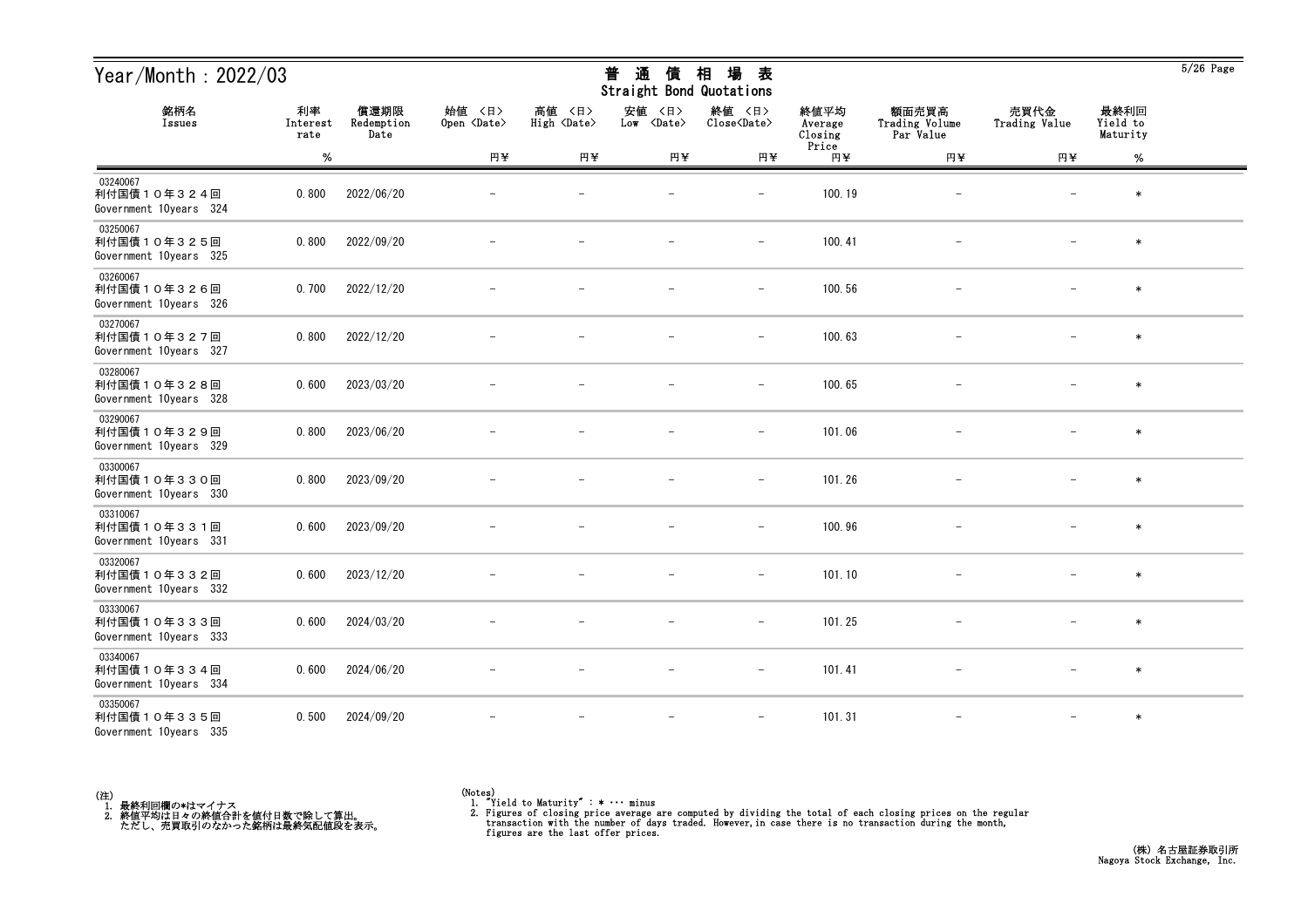| Year/Month: $2022/03$                             |                        |                            |                              |                                 | 通<br>普<br>債<br><b>Straight Bond Quotations</b> | 相<br>場<br>表                   |                            |                                      |                          |                              | $6/26$ Page |
|---------------------------------------------------|------------------------|----------------------------|------------------------------|---------------------------------|------------------------------------------------|-------------------------------|----------------------------|--------------------------------------|--------------------------|------------------------------|-------------|
| 銘柄名<br>Issues                                     | 利率<br>Interest<br>rate | 償還期限<br>Redemption<br>Date | 始值 〈日〉<br>Open <date></date> | 高値<br>〈日〉<br>High <date></date> | 安値<br>〈日〉<br>Low <date></date>                 | 終値 〈日〉<br>Close <date></date> | 終値平均<br>Average<br>Closing | 額面売買高<br>Trading Volume<br>Par Value | 売買代金<br>Trading Value    | 最終利回<br>Yield to<br>Maturity |             |
|                                                   | $\%$                   |                            | 円半                           | 円半                              | 円半                                             | 円半                            | Price<br>円半                | 円半                                   | 円半                       | $\%$                         |             |
| 03360067<br>利付国債10年336回<br>Government 10years 336 | 0.500                  | 2024/12/20                 |                              |                                 |                                                | $\overline{\phantom{0}}$      | 101.43                     |                                      |                          | $\ast$                       |             |
| 03370067<br>利付国債10年337回<br>Government 10years 337 | 0.300                  | 2024/12/20                 |                              |                                 |                                                | $\qquad \qquad -$             | 100.88                     |                                      |                          | $\ast$                       |             |
| 03380067<br>利付国債10年338回<br>Government 10years 338 | 0.400                  | 2025/03/20                 |                              |                                 |                                                | $\overline{\phantom{m}}$      | 101.24                     |                                      |                          | $\ast$                       |             |
| 03390067<br>利付国債10年339回<br>Government 10years 339 | 0.400                  | 2025/06/20                 |                              |                                 |                                                | $\overline{\phantom{m}}$      | 101.33                     |                                      |                          | $\ast$                       |             |
| 03400067<br>利付国債10年340回<br>Government 10years 340 | 0.400                  | 2025/09/20                 |                              |                                 |                                                | $\qquad \qquad -$             | 101.40                     |                                      |                          | $\ast$                       |             |
| 03410067<br>利付国債10年341回<br>Government 10years 341 | 0.300                  | 2025/12/20                 |                              |                                 |                                                | $\overline{\phantom{m}}$      | 101.11                     | $\qquad \qquad -$                    | $\overline{\phantom{m}}$ | 0.001                        |             |
| 03420067<br>利付国債10年342回<br>Government 10years 342 | 0.100                  | 2026/03/20                 |                              |                                 |                                                | $\overline{\phantom{a}}$      | 100.35                     |                                      | $\qquad \qquad -$        | 0.011                        |             |
| 03430067<br>利付国債10年343回<br>Government 10years 343 | 0.100                  | 2026/06/20                 |                              |                                 |                                                |                               | 100.33                     |                                      | $\overline{\phantom{m}}$ | 0.021                        |             |
| 03440067<br>利付国債10年344回<br>Government 10years 344 | 0.100                  | 2026/09/20                 |                              |                                 |                                                | $\overline{\phantom{0}}$      | 100.31                     |                                      | $\overline{\phantom{m}}$ | 0.030                        |             |
| 03450067<br>利付国債10年345回<br>Government 10years 345 | 0.100                  | 2026/12/20                 |                              |                                 |                                                | $\qquad \qquad -$             | 100.28                     |                                      | $\overline{\phantom{m}}$ | 0.040                        |             |
| 03460067<br>利付国債10年346回<br>Government 10years 346 | 0.100                  | 2027/03/20                 |                              |                                 | $\overline{\phantom{m}}$                       | $-$                           | 100.25                     | $-$                                  | $\qquad \qquad -$        | 0.049                        |             |
| 03470067<br>利付国債10年347回<br>Government 10years 347 | 0.100                  | 2027/06/20                 |                              |                                 |                                                |                               | 100.23                     |                                      |                          | 0.055                        |             |

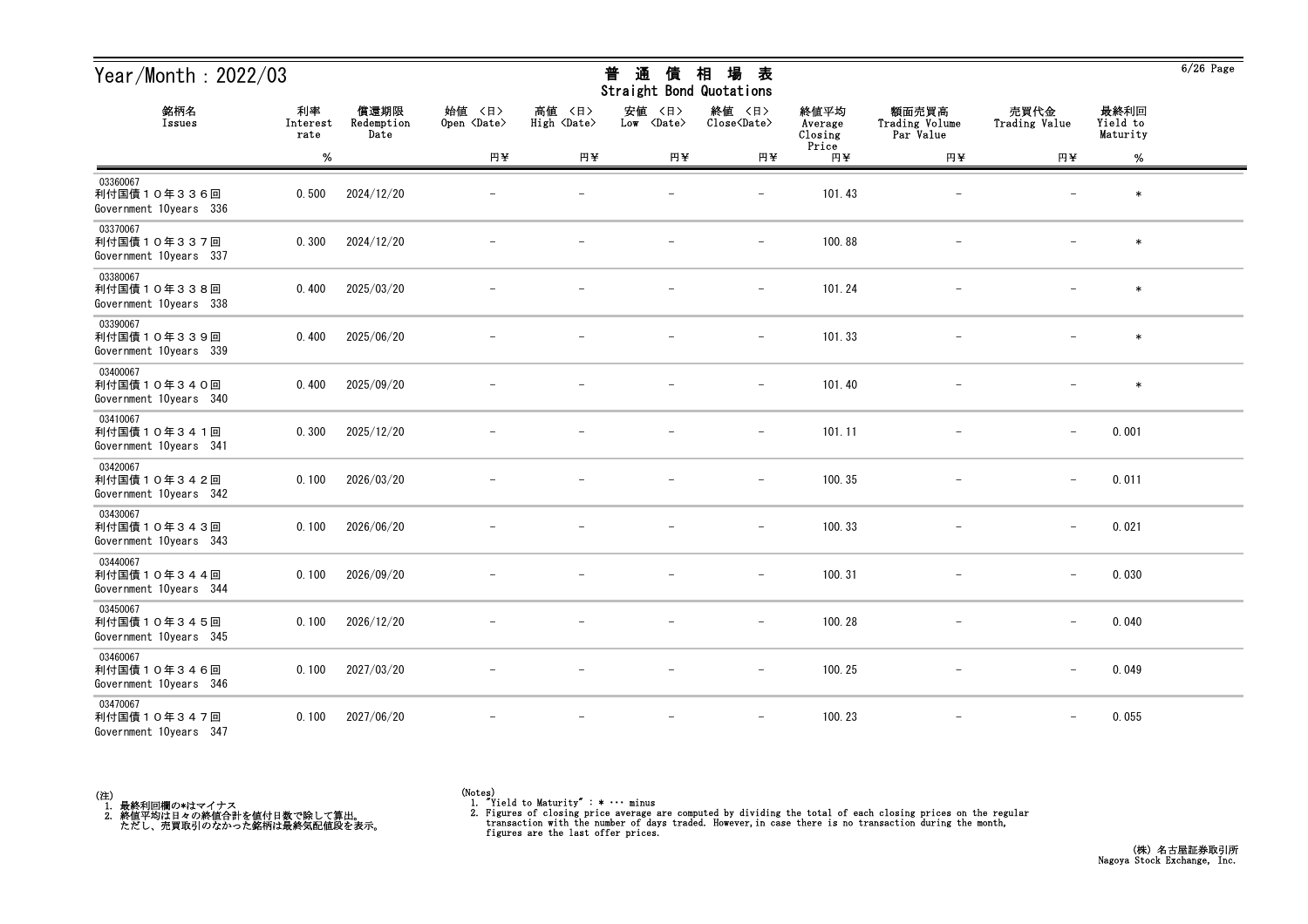| Year/Month: $2022/03$                             |                        |                            |                              |                                 | 通<br>普<br>債<br>Straight Bond Quotations | 相<br>場<br>表                   |                            |                                      |                          |                              | $7/26$ Page |
|---------------------------------------------------|------------------------|----------------------------|------------------------------|---------------------------------|-----------------------------------------|-------------------------------|----------------------------|--------------------------------------|--------------------------|------------------------------|-------------|
| 銘柄名<br>Issues                                     | 利率<br>Interest<br>rate | 償還期限<br>Redemption<br>Date | 始值 〈日〉<br>Open <date></date> | 高値<br>〈日〉<br>High <date></date> | 安値<br>〈日〉<br>Low <date></date>          | 終値 〈日〉<br>Close <date></date> | 終値平均<br>Average<br>Closing | 額面売買高<br>Trading Volume<br>Par Value | 売買代金<br>Trading Value    | 最終利回<br>Yield to<br>Maturity |             |
|                                                   | $\%$                   |                            | 円半                           | 円半                              | 円半                                      | 円半                            | Price<br>円半                | 円半                                   | 円半                       | $\%$                         |             |
| 03480067<br>利付国債10年348回<br>Government 10years 348 | 0.100                  | 2027/09/20                 |                              |                                 |                                         | $\overline{\phantom{0}}$      | 100.21                     |                                      | $\overline{\phantom{m}}$ | 0.061                        |             |
| 03490067<br>利付国債10年349回<br>Government 10years 349 | 0.100                  | 2027/12/20                 |                              |                                 |                                         | $\qquad \qquad -$             | 100.17                     |                                      | $\overline{\phantom{m}}$ | 0.070                        |             |
| 03500067<br>利付国債10年350回<br>Government 10years 350 | 0.100                  | 2028/03/20                 |                              |                                 |                                         | $\overline{\phantom{m}}$      | 100.11                     |                                      | $\overline{\phantom{m}}$ | 0.081                        |             |
| 03510067<br>利付国債10年351回<br>Government 10years 351 | 0.100                  | 2028/06/20                 |                              |                                 |                                         | $\overline{\phantom{m}}$      | 100.06                     |                                      | $\qquad \qquad -$        | 0.090                        |             |
| 03520067<br>利付国債10年352回<br>Government 10years 352 | 0.100                  | 2028/09/20                 |                              |                                 |                                         | $\qquad \qquad -$             | 100.00                     |                                      | $\overline{\phantom{m}}$ | 0.100                        |             |
| 03530067<br>利付国債10年353回<br>Government 10years 353 | 0.100                  | 2028/12/20                 |                              |                                 |                                         | $\overline{\phantom{a}}$      | 99.94                      |                                      | $\overline{\phantom{m}}$ | 0.108                        |             |
| 03540067<br>利付国債10年354回<br>Government 10years 354 | 0.100                  | 2029/03/20                 |                              |                                 |                                         | $\overline{\phantom{m}}$      | 99.89                      |                                      | $\qquad \qquad -$        | 0.115                        |             |
| 03550067<br>利付国債10年355回<br>Government 10years 355 | 0.100                  | 2029/06/20                 |                              |                                 |                                         |                               | 99.78                      |                                      | $\overline{\phantom{m}}$ | 0.130                        |             |
| 03560067<br>利付国債10年356回<br>Government 10years 356 | 0.100                  | 2029/09/20                 |                              |                                 |                                         |                               | 99.70                      |                                      | $\overline{\phantom{m}}$ | 0.140                        |             |
| 03570067<br>利付国債10年357回<br>Government 10years 357 | 0.100                  | 2029/12/20                 |                              |                                 |                                         | $\qquad \qquad -$             | 99.61                      |                                      | $\qquad \qquad -$        | 0.151                        |             |
| 03580067<br>利付国債10年358回<br>Government 10years 358 | 0.100                  | 2030/03/20                 |                              |                                 | $\overline{\phantom{m}}$                | $-$                           | 99.52                      | $-$                                  | $\overline{\phantom{m}}$ | 0.161                        |             |
| 03590067<br>利付国債10年359回<br>Government 10years 359 | 0.100                  | 2030/06/20                 |                              |                                 |                                         | $\overline{\phantom{a}}$      | 99.43                      |                                      |                          | 0.170                        |             |



<sup>(</sup>Notes) 1. "Yield to Maturity" : \* ・・・ minus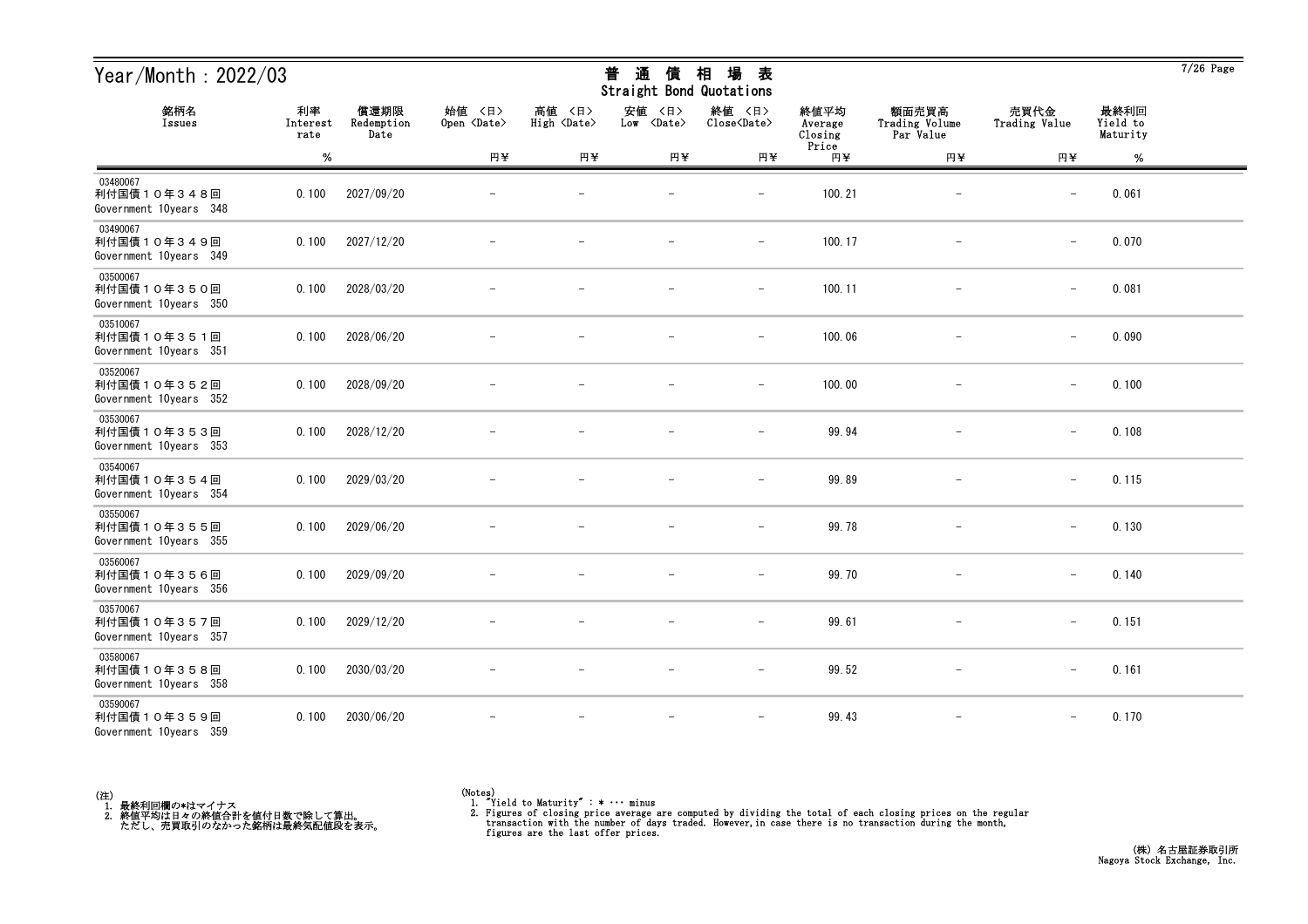| Year/Month: 2022/03                               |                        |                            |                              |                                 | 通<br>普<br>債<br>Straight Bond Quotations | 場<br>相<br>表                   |                            |                                      |                          |                              | $8/26$ Page               |
|---------------------------------------------------|------------------------|----------------------------|------------------------------|---------------------------------|-----------------------------------------|-------------------------------|----------------------------|--------------------------------------|--------------------------|------------------------------|---------------------------|
| 銘柄名<br>Issues                                     | 利率<br>Interest<br>rate | 償還期限<br>Redemption<br>Date | 始值 〈日〉<br>Open <date></date> | 高値<br>〈日〉<br>High <date></date> | 安値<br>〈日〉<br>Low <date></date>          | 終値 〈日〉<br>Close <date></date> | 終値平均<br>Average<br>Closing | 額面売買高<br>Trading Volume<br>Par Value | 売買代金<br>Trading Value    | 最終利回<br>Yield to<br>Maturity |                           |
|                                                   | %                      |                            | 円半                           | 円半                              | 円半                                      | 円半                            | Price<br>円半                | 円半                                   | 円半                       | %                            |                           |
| 03600067<br>利付国債10年360回<br>Government 10years 360 | 0.100                  | 2030/09/20                 |                              |                                 |                                         | $\overline{\phantom{m}}$      | 99.33                      |                                      |                          | 0.180                        |                           |
| 03610067<br>利付国債10年361回<br>Government 10years 361 | 0.100                  | 2030/12/20                 |                              |                                 |                                         | $\overline{\phantom{0}}$      | 99.22                      |                                      |                          | 0.190                        |                           |
| 03620067<br>利付国債10年362回<br>Government 10years 362 | 0.100                  | 2031/03/20                 |                              |                                 |                                         | $\overline{\phantom{0}}$      | 99.16                      |                                      |                          | 0.195                        |                           |
| 03630067<br>利付国債10年363回<br>Government 10years 363 | 0.100                  | 2031/06/20                 |                              |                                 |                                         | $\overline{\phantom{m}}$      | 99.09                      |                                      |                          | 0.200                        |                           |
| 03640067<br>利付国債10年364回<br>Government 10years 364 | 0.100                  | 2031/09/20                 |                              |                                 |                                         |                               | 98.99                      |                                      |                          | 0.208                        |                           |
| 03650067<br>利付国債10年365回<br>Government 10years 365 | 0.100                  | 2031/12/20                 |                              |                                 |                                         |                               | 98.92                      |                                      |                          | 0.213                        |                           |
| 利付国債20年 Government 20years                        |                        |                            |                              |                                 |                                         |                               |                            |                                      |                          |                              |                           |
| 00550069<br>利付国債20年55回<br>Government 20years 55   | 2.000                  | 2022/03/21                 |                              |                                 |                                         | $\overline{\phantom{m}}$      | 100.02                     |                                      | $\overline{\phantom{m}}$ | $\ast$                       | 上場廃止 Removal (2022/03/18) |
| 00560069<br>利付国債20年56回<br>Government 20years 56   | 2.000                  | 2022/06/20                 |                              |                                 |                                         | $\overline{\phantom{a}}$      | 100.46                     |                                      |                          | $\ast$                       |                           |
| 00570069<br>利付国債20年57回<br>Government 20years 57   | 1.900                  | 2022/06/20                 |                              |                                 |                                         | $\overline{\phantom{m}}$      | 100.44                     |                                      |                          | $\ast$                       |                           |
| 00580069<br>利付国債20年58回<br>Government 20years 58   | 1.900                  | 2022/09/20                 |                              |                                 |                                         | $\qquad \qquad -$             | 100.94                     |                                      |                          | $\ast$                       |                           |
| 00590069<br>利付国債20年59回<br>Government 20years 59   | 1.700                  | 2022/12/20                 |                              |                                 |                                         | $\qquad \qquad -$             | 101.28                     |                                      |                          | $\ast$                       |                           |
| 00600069<br>利付国債20年60回<br>Government 20years 60   | 1.400                  | 2022/12/20                 |                              |                                 |                                         | $\qquad \qquad -$             | 101.07                     | $\overline{\phantom{m}}$             |                          | $\ast$                       |                           |

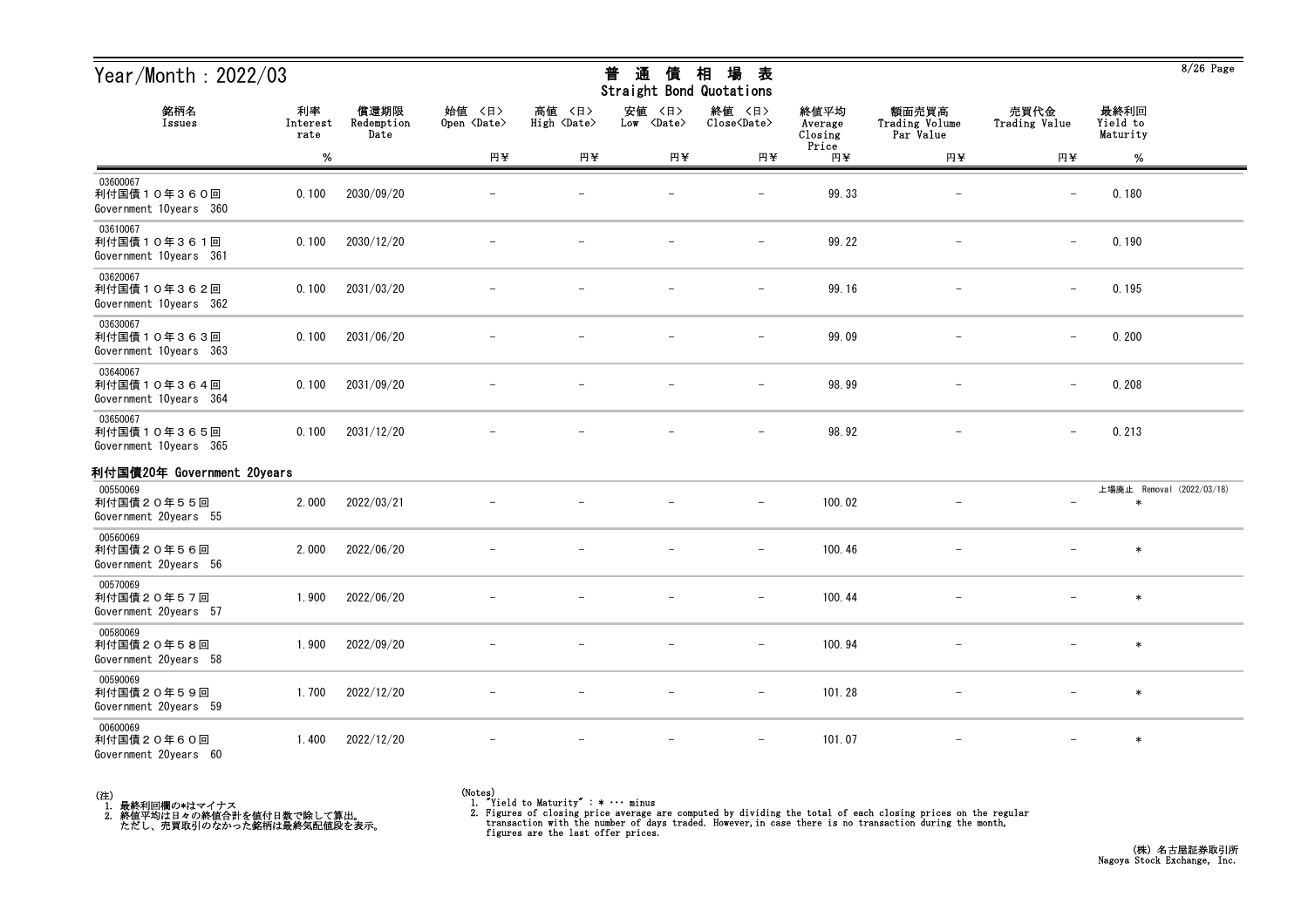| Year/Month: 2022/03                             |                        |                            |                              |                              | 通<br>普<br>債<br>Straight Bond Quotations | 場<br>相<br>表                   |                            |                                      |                          |                              | $9/26$ Page |
|-------------------------------------------------|------------------------|----------------------------|------------------------------|------------------------------|-----------------------------------------|-------------------------------|----------------------------|--------------------------------------|--------------------------|------------------------------|-------------|
| 銘柄名<br>Issues                                   | 利率<br>Interest<br>rate | 償還期限<br>Redemption<br>Date | 始值 〈日〉<br>Open <date></date> | 高値 〈日〉<br>High <date></date> | 安値<br>〈日〉<br>Low <date></date>          | 終値 〈日〉<br>Close <date></date> | 終値平均<br>Average<br>Closing | 額面売買高<br>Trading Volume<br>Par Value | 売買代金<br>Trading Value    | 最終利回<br>Yield to<br>Maturity |             |
|                                                 | $\%$                   |                            | 円半                           | 円半                           | 円半                                      | 円半                            | Price<br>円半                | 円半                                   | 円半                       | $\%$                         |             |
| 00610069<br>利付国債20年61回<br>Government 20years 61 | 1.000                  | 2023/03/20                 |                              |                              |                                         | $\overline{\phantom{m}}$      | 101.04                     |                                      |                          | $\ast$                       |             |
| 00620069<br>利付国債20年62回<br>Government 20years 62 | 0.800                  | 2023/06/20                 |                              |                              |                                         | $\overline{\phantom{a}}$      | 101.06                     |                                      |                          | $\ast$                       |             |
| 00630069<br>利付国債20年63回<br>Government 20years 63 | 1.800                  | 2023/06/20                 |                              |                              |                                         | $\overline{\phantom{m}}$      | 102.29                     |                                      |                          | $\ast$                       |             |
| 00640069<br>利付国債20年64回<br>Government 20years 64 | 1.900                  | 2023/09/20                 |                              |                              |                                         | $\overline{\phantom{m}}$      | 102.88                     |                                      |                          | $\ast$                       |             |
| 00650069<br>利付国債20年65回<br>Government 20years 65 | 1.900                  | 2023/12/20                 |                              |                              |                                         | $\overline{\phantom{a}}$      | 103.35                     |                                      |                          | $\ast$                       |             |
| 00660069<br>利付国債20年66回<br>Government 20years 66 | 1.800                  | 2023/12/20                 |                              |                              |                                         | $\overline{\phantom{a}}$      | 103.17                     |                                      |                          | $\ast$                       |             |
| 00670069<br>利付国債20年67回<br>Government 20years 67 | 1.900                  | 2024/03/20                 |                              |                              |                                         |                               | 103.81                     |                                      |                          | $\ast$                       |             |
| 00680069<br>利付国債20年68回<br>Government 20years 68 | 2.200                  | 2024/03/20                 |                              |                              |                                         | $\qquad \qquad -$             | 104.41                     | $\qquad \qquad -$                    |                          | $\ast$                       |             |
| 00690069<br>利付国債20年69回<br>Government 20years 69 | 2.100                  | 2024/03/20                 |                              |                              |                                         | $\qquad \qquad -$             | 104.21                     |                                      |                          | $\ast$                       |             |
| 00700069<br>利付国債20年70回<br>Government 20years 70 | 2.400                  | 2024/06/20                 |                              |                              | $\overline{\phantom{m}}$                | $\overline{\phantom{m}}$      | 105.42                     | $\overline{\phantom{m}}$             | $\overline{\phantom{0}}$ | $\ast$                       |             |
| 00710069<br>利付国債20年71回<br>Government 20years 71 | 2.200                  | 2024/06/20                 |                              |                              |                                         | $\overline{\phantom{a}}$      | 104.97                     | $\overline{\phantom{a}}$             |                          | $\ast$                       |             |
| 00720069<br>利付国債20年72回<br>Government 20years 72 | 2.100                  | 2024/09/20                 |                              |                              | $\overline{\phantom{m}}$                | $\overline{\phantom{m}}$      | 105.27                     | $\overline{\phantom{m}}$             | $\overline{\phantom{0}}$ | $\ast$                       |             |

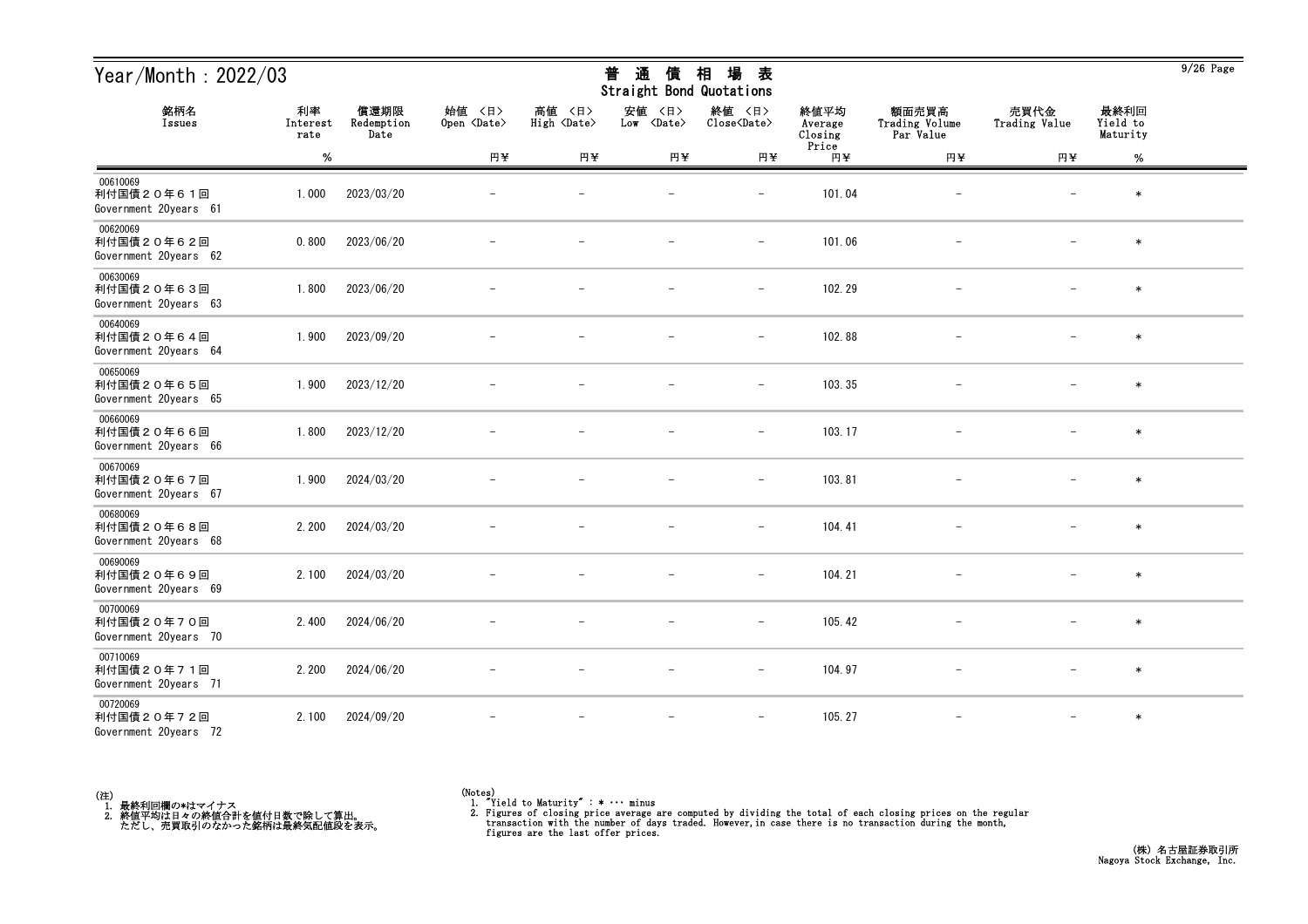| Year/Month: 2022/03                             |                        |                            |                              |                              | 普<br>通<br>債<br>Straight Bond Quotations | 場<br>相<br>表                   |                            |                                      |                          |                              | $10/26$ Page |
|-------------------------------------------------|------------------------|----------------------------|------------------------------|------------------------------|-----------------------------------------|-------------------------------|----------------------------|--------------------------------------|--------------------------|------------------------------|--------------|
| 銘柄名<br>Issues                                   | 利率<br>Interest<br>rate | 償還期限<br>Redemption<br>Date | 始値 〈日〉<br>Open <date></date> | 高値 〈日〉<br>High <date></date> | 安値<br>〈日〉<br>Low <date></date>          | 終値 〈日〉<br>Close <date></date> | 終値平均<br>Average<br>Closing | 額面売買高<br>Trading Volume<br>Par Value | 売買代金<br>Trading Value    | 最終利回<br>Yield to<br>Maturity |              |
|                                                 | $\%$                   |                            | 円半                           | 円半                           | 円半                                      | 円半                            | Price<br>円半                | 円半                                   | 円半                       | $\%$                         |              |
| 00730069<br>利付国債20年73回<br>Government 20years 73 | 2.000                  | 2024/12/20                 |                              |                              |                                         |                               | 105.52                     |                                      |                          | $\ast$                       |              |
| 00740069<br>利付国債20年74回<br>Government 20years 74 | 2.100                  | 2024/12/20                 |                              |                              |                                         | $\qquad \qquad -$             | 105.79                     | $\overline{\phantom{m}}$             |                          | $\ast$                       |              |
| 00750069<br>利付国債20年75回<br>Government 20years 75 | 2.100                  | 2025/03/20                 |                              |                              |                                         | $\overline{\phantom{m}}$      | 106.30                     |                                      |                          | $\ast$                       |              |
| 00760069<br>利付国債20年76回<br>Government 20years 76 | 1.900                  | 2025/03/20                 |                              |                              |                                         | $\qquad \qquad -$             | 105.71                     |                                      |                          | $\ast$                       |              |
| 00770069<br>利付国債20年77回<br>Government 20years 77 | 2.000                  | 2025/03/20                 |                              |                              |                                         | $\overline{\phantom{m}}$      | 106.00                     |                                      |                          | $\ast$                       |              |
| 00780069<br>利付国債20年78回<br>Government 20years 78 | 1.900                  | 2025/06/20                 |                              |                              |                                         | $\overline{\phantom{m}}$      | 106.17                     |                                      |                          | $\ast$                       |              |
| 00790069<br>利付国債20年79回<br>Government 20years 79 | 2.000                  | 2025/06/20                 |                              |                              |                                         | $\overline{\phantom{a}}$      | 106.50                     |                                      |                          | $\ast$                       |              |
| 00800069<br>利付国債20年80回<br>Government 20years 80 | 2.100                  | 2025/06/20                 |                              |                              |                                         | $\overline{\phantom{m}}$      | 106.82                     |                                      |                          | $\ast$                       |              |
| 00810069<br>利付国債20年81回<br>Government 20years 81 | 2.000                  | 2025/09/20                 |                              |                              |                                         |                               | 106.97                     |                                      |                          | $\ast$                       |              |
| 00820069<br>利付国債20年82回<br>Government 20years 82 | 2.100                  | 2025/09/20                 |                              |                              |                                         | $\overline{\phantom{m}}$      | 107.31                     |                                      | $\overline{\phantom{m}}$ | $\ast$                       |              |
| 00830069<br>利付国債20年83回<br>Government 20years 83 | 2.100                  | 2025/12/20                 | $\overline{\phantom{m}}$     |                              | $\overline{\phantom{m}}$                | $-$                           | 107.82                     | $\overline{\phantom{m}}$             | $-$                      | $\ast$                       |              |
| 00840069<br>利付国債20年84回<br>Government 20years 84 | 2.000                  | 2025/12/20                 |                              |                              | $\overline{\phantom{m}}$                | $\overline{\phantom{m}}$      | 107.45                     | $-$                                  | $\overline{\phantom{m}}$ | $\ast$                       |              |



<sup>(</sup>Notes) 1. "Yield to Maturity" : \* ・・・ minus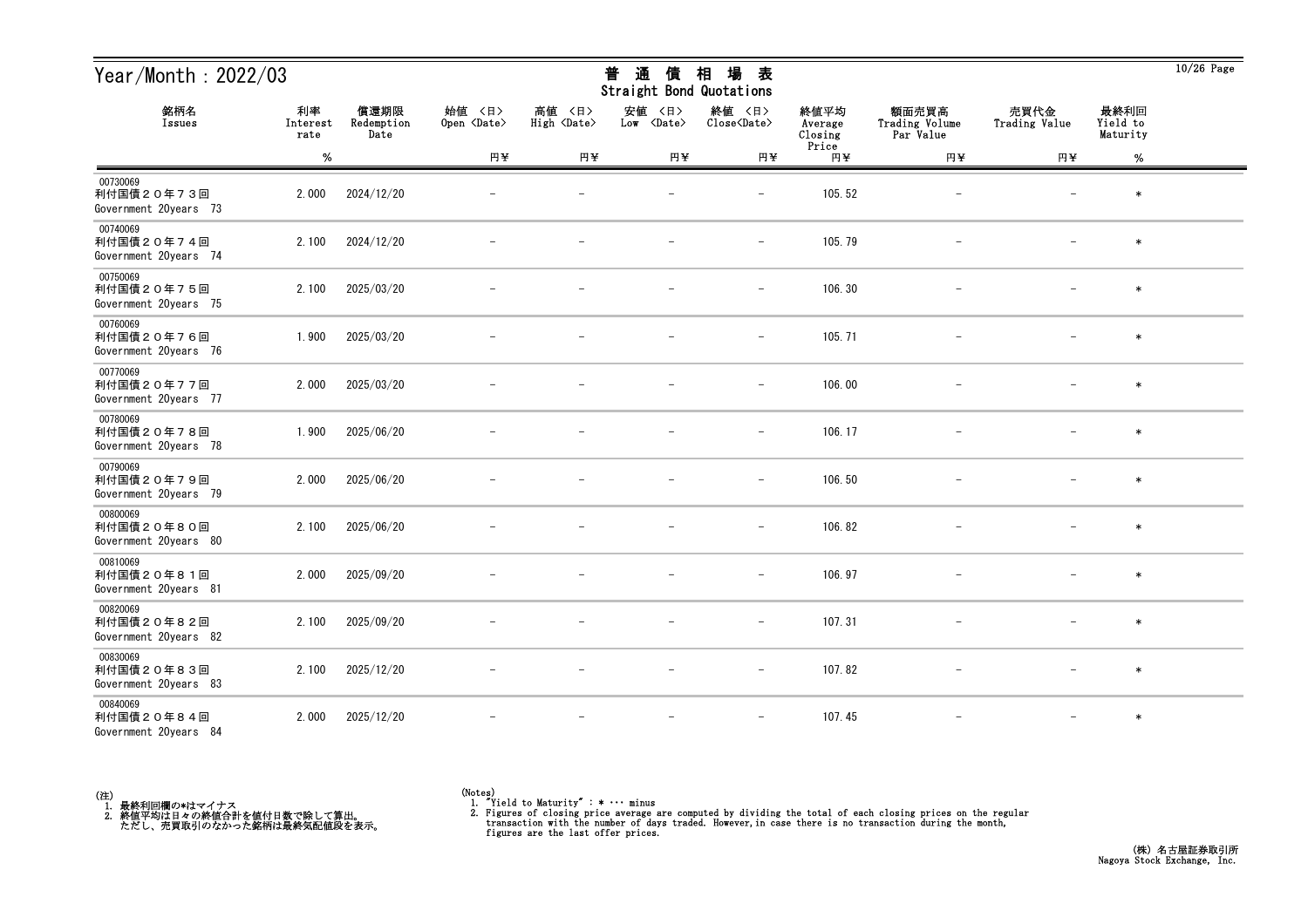| Year/Month: 2022/03                             |                        |                            |                              |                              | 通<br>普<br>債<br>Straight Bond Quotations | 場<br>相<br>表                   |                            |                                      |                          |                              | $11/26$ Page |
|-------------------------------------------------|------------------------|----------------------------|------------------------------|------------------------------|-----------------------------------------|-------------------------------|----------------------------|--------------------------------------|--------------------------|------------------------------|--------------|
| 銘柄名<br>Issues                                   | 利率<br>Interest<br>rate | 償還期限<br>Redemption<br>Date | 始值 〈日〉<br>Open <date></date> | 高値 〈日〉<br>High <date></date> | 安値<br>〈日〉<br>Low <date></date>          | 終値 〈日〉<br>Close <date></date> | 終値平均<br>Average<br>Closing | 額面売買高<br>Trading Volume<br>Par Value | 売買代金<br>Trading Value    | 最終利回<br>Yield to<br>Maturity |              |
|                                                 | $\%$                   |                            | 円半                           | 円半                           | 円半                                      | 円半                            | Price<br>円半                | 円半                                   | 円半                       | %                            |              |
| 00850069<br>利付国債20年85回<br>Government 20years 85 | 2.100                  | 2026/03/20                 |                              |                              |                                         |                               | 108.29                     |                                      |                          | 0.009                        |              |
| 00860069<br>利付国債20年86回<br>Government 20years 86 | 2.300                  | 2026/03/20                 |                              |                              |                                         | $\overline{\phantom{m}}$      | 109.09                     | $\qquad \qquad -$                    | $\overline{\phantom{0}}$ | 0.007                        |              |
| 00870069<br>利付国債20年87回<br>Government 20years 87 | 2.200                  | 2026/03/20                 |                              |                              |                                         | $\overline{\phantom{m}}$      | 108.69                     |                                      | $\overline{\phantom{m}}$ | 0.008                        |              |
| 00880069<br>利付国債20年88回<br>Government 20years 88 | 2.300                  | 2026/06/20                 |                              |                              |                                         | $\overline{\phantom{a}}$      | 109.62                     |                                      | $\qquad \qquad -$        | 0.018                        |              |
| 00890069<br>利付国債20年89回<br>Government 20years 89 | 2.200                  | 2026/06/20                 |                              |                              |                                         | $\overline{\phantom{m}}$      | 109.20                     |                                      | $\overline{\phantom{m}}$ | 0.017                        |              |
| 00900069<br>利付国債20年90回<br>Government 20years 90 | 2.200                  | 2026/09/20                 |                              |                              |                                         | $\overline{\phantom{m}}$      | 109.70                     | $\qquad \qquad -$                    | $\overline{\phantom{m}}$ | 0.027                        |              |
| 00910069<br>利付国債20年91回<br>Government 20years 91 | 2.300                  | 2026/09/20                 |                              |                              |                                         | $\overline{\phantom{a}}$      | 110.14                     | $\overline{\phantom{m}}$             | $\qquad \qquad -$        | 0.029                        |              |
| 00920069<br>利付国債20年92回<br>Government 20years 92 | 2.100                  | 2026/12/20                 |                              |                              |                                         | $\overline{\phantom{a}}$      | 109.71                     |                                      | $\qquad \qquad -$        | 0.039                        |              |
| 00930069<br>利付国債20年93回<br>Government 20years 93 | 2.000                  | 2027/03/20                 |                              |                              |                                         |                               | 109.67                     |                                      | $\overline{\phantom{m}}$ | 0.048                        |              |
| 00940069<br>利付国債20年94回<br>Government 20years 94 | 2.100                  | 2027/03/20                 |                              |                              | $\overline{\phantom{m}}$                | $\overline{\phantom{a}}$      | 110.17                     | $\overline{\phantom{m}}$             | $\overline{\phantom{0}}$ | 0.047                        |              |
| 00950069<br>利付国債20年95回<br>Government 20years 95 | 2.300                  | 2027/06/20                 | $\overline{\phantom{m}}$     | $\overline{\phantom{m}}$     | $\overline{\phantom{m}}$                | $ \,$                         | 111.72                     | $-$                                  | $\qquad \qquad -$        | 0.048                        |              |
| 00960069<br>利付国債20年96回<br>Government 20years 96 | 2.100                  | 2027/06/20                 |                              |                              | $\overline{\phantom{m}}$                | $\overline{\phantom{m}}$      | 110.68                     | $\overline{\phantom{m}}$             | $\qquad \qquad -$        | 0.048                        |              |



<sup>(</sup>Notes) 1. "Yield to Maturity" : \* ・・・ minus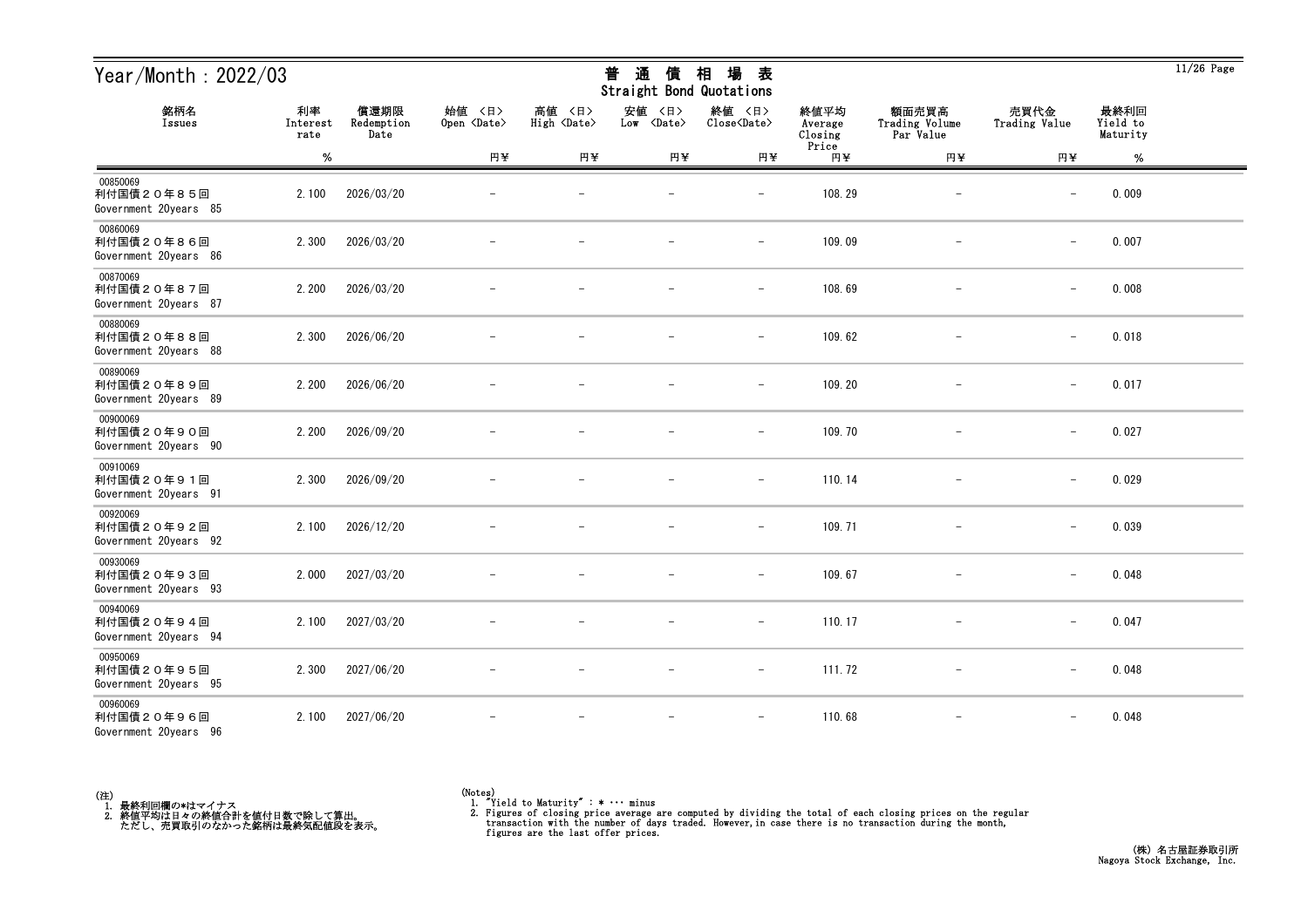| Year/Month: 2022/03                               |                        |                            |                              |                              | 通<br>普<br>債<br>Straight Bond Quotations | 場<br>相<br>表                   |                            |                                      |                          |                              | $12/26$ Page |
|---------------------------------------------------|------------------------|----------------------------|------------------------------|------------------------------|-----------------------------------------|-------------------------------|----------------------------|--------------------------------------|--------------------------|------------------------------|--------------|
| 銘柄名<br>Issues                                     | 利率<br>Interest<br>rate | 償還期限<br>Redemption<br>Date | 始值 〈日〉<br>Open <date></date> | 高値 〈日〉<br>High <date></date> | 安値<br>〈日〉<br>Low <date></date>          | 終値 〈日〉<br>Close <date></date> | 終値平均<br>Average<br>Closing | 額面売買高<br>Trading Volume<br>Par Value | 売買代金<br>Trading Value    | 最終利回<br>Yield to<br>Maturity |              |
|                                                   | $\%$                   |                            | 円半                           | 円半                           | 円半                                      | 円半                            | Price<br>円半                | 円半                                   | 円半                       | %                            |              |
| 00970069<br>利付国債20年97回<br>Government 20years 97   | 2.200                  | 2027/09/20                 |                              |                              |                                         |                               | 111.71                     |                                      |                          | 0.053                        |              |
| 00980069<br>利付国債20年98回<br>Government 20years 98   | 2.100                  | 2027/09/20                 |                              |                              |                                         | $\qquad \qquad -$             | 111.16                     | $\overline{\phantom{m}}$             | $\overline{\phantom{0}}$ | 0.054                        |              |
| 00990069<br>利付国債20年99回<br>Government 20years 99   | 2.100                  | 2027/12/20                 |                              |                              |                                         | $\overline{\phantom{m}}$      | 111.60                     |                                      | $\overline{\phantom{m}}$ | 0.064                        |              |
| 01000069<br>利付国債20年100回<br>Government 20years 100 | 2.200                  | 2028/03/20                 |                              |                              |                                         | $\qquad \qquad -$             | 112.63                     |                                      | $\qquad \qquad -$        | 0.074                        |              |
| 01010069<br>利付国債20年101回<br>Government 20years 101 | 2.400                  | 2028/03/20                 |                              |                              |                                         | $\overline{\phantom{m}}$      | 113.82                     |                                      | $\overline{\phantom{m}}$ | 0.073                        |              |
| 01020069<br>利付国債20年102回<br>Government 20years 102 | 2.400                  | 2028/06/20                 |                              |                              |                                         | $\overline{\phantom{m}}$      | 114.34                     | $\qquad \qquad -$                    | $\overline{\phantom{m}}$ | 0.082                        |              |
| 01030069<br>利付国債20年103回<br>Government 20years 103 | 2.300                  | 2028/06/20                 |                              |                              |                                         | $\overline{\phantom{m}}$      | 113.72                     | $\overline{\phantom{m}}$             | $\qquad \qquad -$        | 0.082                        |              |
| 01040069<br>利付国債20年104回<br>Government 20years 104 | 2.100                  | 2028/06/20                 |                              |                              |                                         | $\overline{\phantom{a}}$      | 112.49                     |                                      | $\qquad \qquad -$        | 0.081                        |              |
| 01050069<br>利付国債20年105回<br>Government 20years 105 | 2.100                  | 2028/09/20                 |                              |                              |                                         | $\overline{\phantom{0}}$      | 112.92                     |                                      | $\overline{\phantom{m}}$ | 0.091                        |              |
| 01060069<br>利付国債20年106回<br>Government 20years 106 | 2.200                  | 2028/09/20                 |                              |                              | $\overline{\phantom{m}}$                | $\overline{\phantom{a}}$      | 113.57                     |                                      | $\overline{\phantom{0}}$ | 0.090                        |              |
| 01070069<br>利付国債20年107回<br>Government 20years 107 | 2.100                  | 2028/12/20                 | $\overline{\phantom{m}}$     |                              | $\overline{\phantom{m}}$                | $-$                           | 113.36                     | $-$                                  | $\qquad \qquad -$        | 0.098                        |              |
| 01080069<br>利付国債20年108回<br>Government 20years 108 | 1.900                  | 2028/12/20                 |                              |                              | $\overline{\phantom{a}}$                | $\overline{\phantom{m}}$      | 112.02                     | $\overline{\phantom{m}}$             |                          | 0.099                        |              |



 $12/26$  Page

## 普 通 債 相 場 表

<sup>(</sup>Notes) 1. "Yield to Maturity" : \* ・・・ minus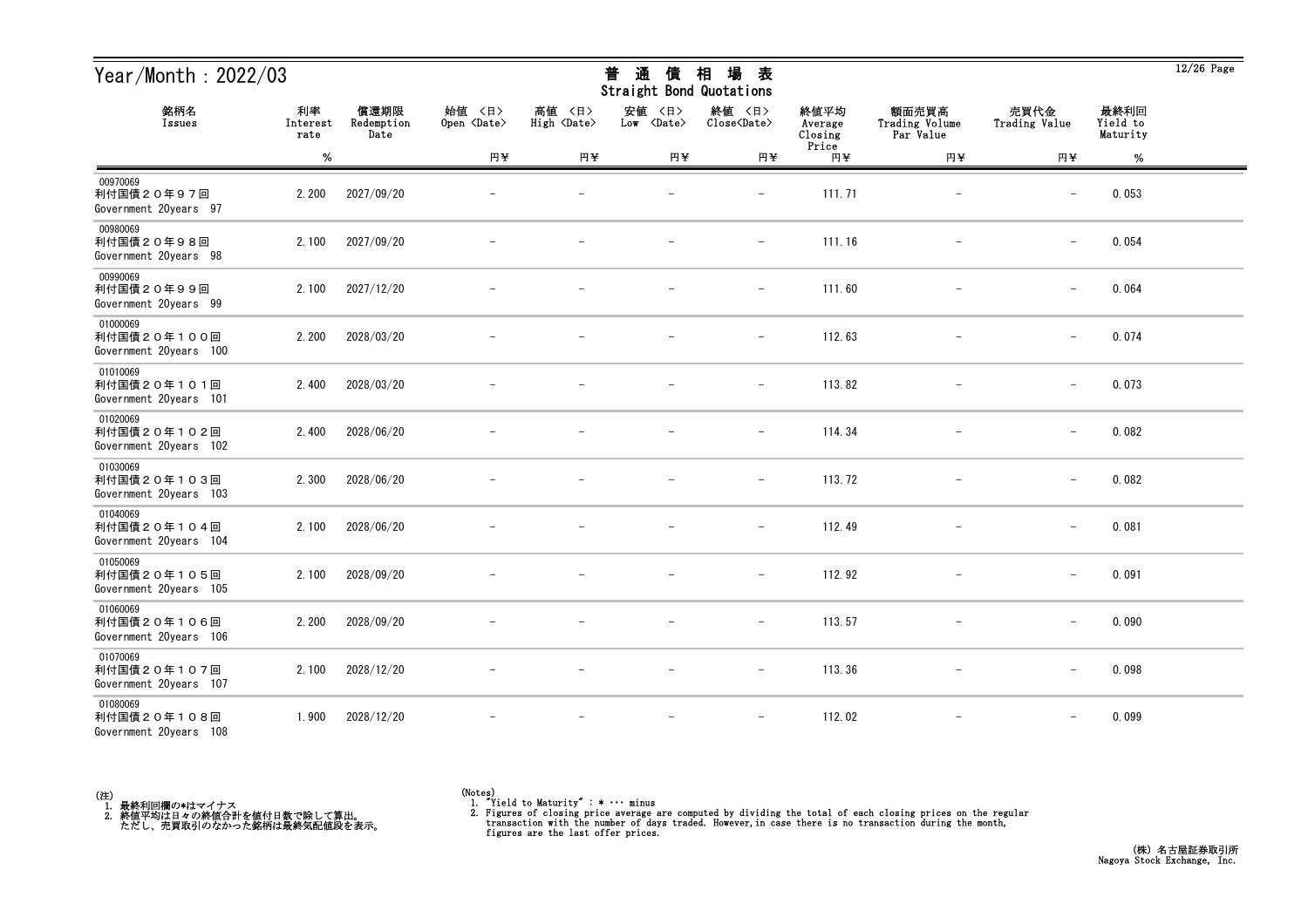| Year/Month: 2022/03                               |                        |                            |                              |                              | 通<br>普<br>債<br>Straight Bond Quotations | 場<br>相<br>表                   |                            |                                      |                          |                              | $13/26$ Page |
|---------------------------------------------------|------------------------|----------------------------|------------------------------|------------------------------|-----------------------------------------|-------------------------------|----------------------------|--------------------------------------|--------------------------|------------------------------|--------------|
| 銘柄名<br>Issues                                     | 利率<br>Interest<br>rate | 償還期限<br>Redemption<br>Date | 始值 〈日〉<br>Open <date></date> | 高値 〈日〉<br>High <date></date> | 安値<br>〈日〉<br>Low <date></date>          | 終値 〈日〉<br>Close <date></date> | 終値平均<br>Average<br>Closing | 額面売買高<br>Trading Volume<br>Par Value | 売買代金<br>Trading Value    | 最終利回<br>Yield to<br>Maturity |              |
|                                                   | $\%$                   |                            | 円半                           | 円半                           | 円半                                      | 円半                            | Price<br>円半                | 円半                                   | 円半                       | %                            |              |
| 01090069<br>利付国債20年109回<br>Government 20years 109 | 1.900                  | 2029/03/20                 |                              |                              |                                         |                               | 112.43                     |                                      |                          | 0.103                        |              |
| 01100069<br>利付国債20年110回<br>Government 20years 110 | 2.100                  | 2029/03/20                 |                              |                              |                                         | $\qquad \qquad -$             | 113.81                     | $\overline{\phantom{m}}$             | $\overline{\phantom{0}}$ | 0.103                        |              |
| 01110069<br>利付国債20年111回<br>Government 20years 111 | 2.200                  | 2029/06/20                 |                              |                              |                                         | $\overline{\phantom{m}}$      | 114.89                     |                                      | $\overline{\phantom{m}}$ | 0.119                        |              |
| 01120069<br>利付国債20年112回<br>Government 20years 112 | 2.100                  | 2029/06/20                 |                              |                              |                                         | $\overline{\phantom{m}}$      | 114.18                     |                                      | $\qquad \qquad -$        | 0.118                        |              |
| 01130069<br>利付国債20年113回<br>Government 20years 113 | 2.100                  | 2029/09/20                 |                              |                              |                                         | $\overline{\phantom{m}}$      | 114.58                     |                                      | $\overline{\phantom{m}}$ | 0.129                        |              |
| 01140069<br>利付国債20年114回<br>Government 20years 114 | 2.100                  | 2029/12/20                 |                              |                              |                                         | $\overline{\phantom{m}}$      | 114.98                     | $\qquad \qquad -$                    | $\overline{\phantom{0}}$ | 0.138                        |              |
| 01150069<br>利付国債20年115回<br>Government 20years 115 | 2.200                  | 2029/12/20                 |                              |                              |                                         | $\overline{\phantom{m}}$      | 115.74                     | $\overline{\phantom{m}}$             | $\qquad \qquad -$        | 0.139                        |              |
| 01160069<br>利付国債20年116回<br>Government 20years 116 | 2.200                  | 2030/03/20                 |                              |                              |                                         | $\overline{\phantom{a}}$      | 116.16                     |                                      | $\qquad \qquad -$        | 0.147                        |              |
| 01170069<br>利付国債20年117回<br>Government 20years 117 | 2.100                  | 2030/03/20                 |                              |                              |                                         | $\overline{\phantom{0}}$      | 115.38                     |                                      | $\overline{\phantom{m}}$ | 0.146                        |              |
| 01180069<br>利付国債20年118回<br>Government 20years 118 | 2.000                  | 2030/06/20                 |                              |                              |                                         | $\overline{\phantom{a}}$      | 114.93                     |                                      | $\overline{\phantom{0}}$ | 0.159                        |              |
| 01190069<br>利付国債20年119回<br>Government 20years 119 | 1.800                  | 2030/06/20                 | $\overline{\phantom{m}}$     | $\overline{\phantom{m}}$     | $\overline{\phantom{m}}$                | $ \,$                         | 113.31                     | $\overline{\phantom{m}}$             | $-$                      | 0.159                        |              |
| 01200069<br>利付国債20年120回<br>Government 20years 120 | 1.600                  | 2030/06/20                 |                              | $\overline{\phantom{m}}$     | $\overline{\phantom{m}}$                | $-$                           | 111.68                     | $\overline{\phantom{m}}$             | $\qquad \qquad -$        | 0.160                        |              |



<sup>(</sup>Notes) 1. "Yield to Maturity" : \* ・・・ minus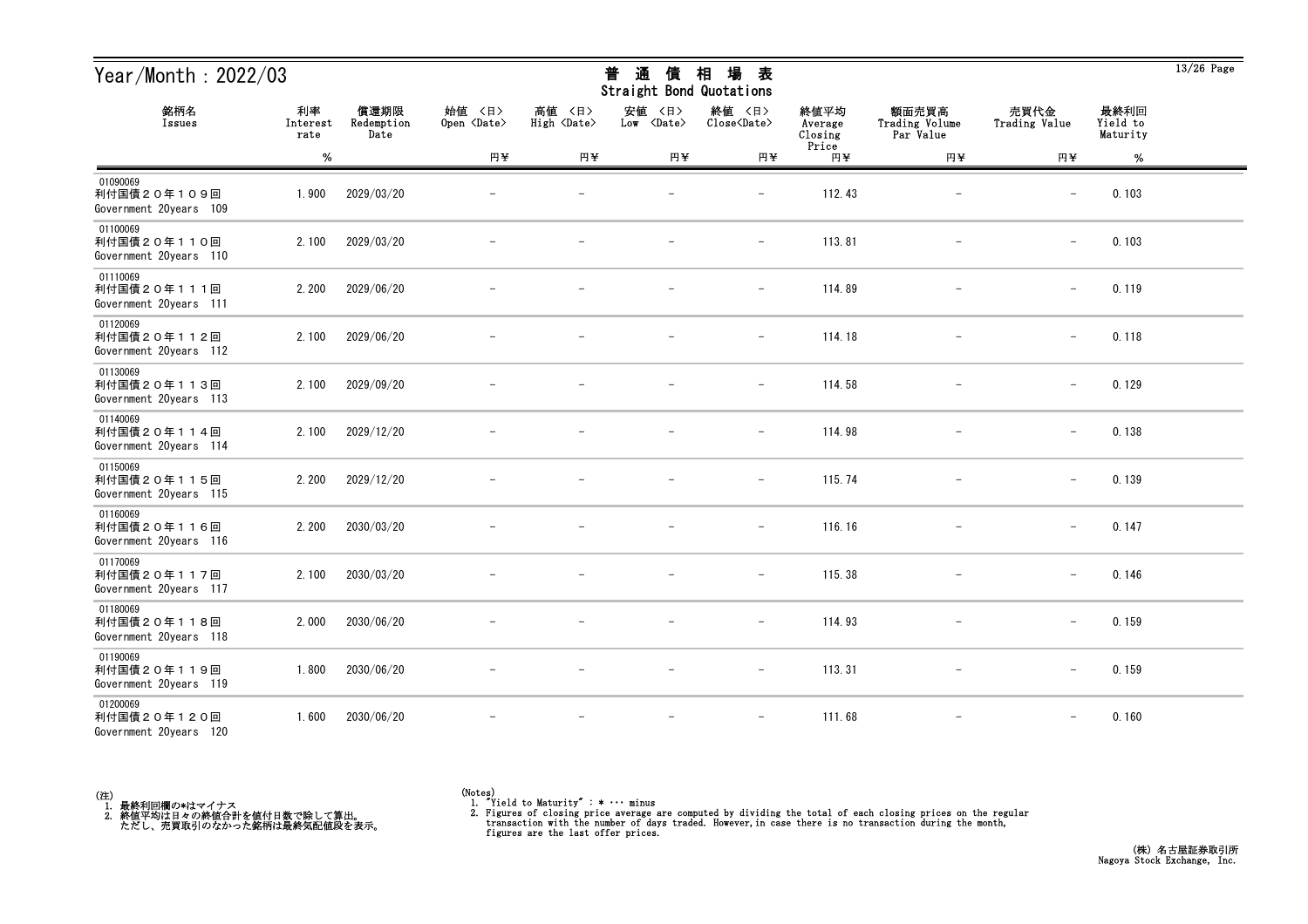| Year/Month: $2022/03$                             |                        |                            |                              |                              | 通<br>普<br>債<br>Straight Bond Quotations | 場<br>相<br>表                   |                            |                                      |                          |                              | $14/26$ Page |
|---------------------------------------------------|------------------------|----------------------------|------------------------------|------------------------------|-----------------------------------------|-------------------------------|----------------------------|--------------------------------------|--------------------------|------------------------------|--------------|
| 銘柄名<br>Issues                                     | 利率<br>Interest<br>rate | 償還期限<br>Redemption<br>Date | 始值 〈日〉<br>Open <date></date> | 高値 〈日〉<br>High <date></date> | 安値<br>〈日〉<br>Low <date></date>          | 終値 〈日〉<br>Close <date></date> | 終値平均<br>Average<br>Closing | 額面売買高<br>Trading Volume<br>Par Value | 売買代金<br>Trading Value    | 最終利回<br>Yield to<br>Maturity |              |
|                                                   | $\%$                   |                            | 円半                           | 円半                           | 円半                                      | 円半                            | Price<br>円半                | 円半                                   | 円半                       | $\%$                         |              |
| 01210069<br>利付国債20年121回<br>Government 20years 121 | 1.900                  | 2030/09/20                 |                              |                              |                                         | $\qquad \qquad -$             | 114.45                     |                                      | $\overline{\phantom{m}}$ | 0.169                        |              |
| 01220069<br>利付国債20年122回<br>Government 20years 122 | 1.800                  | 2030/09/20                 |                              |                              |                                         | $\overline{\phantom{m}}$      | 113.62                     |                                      | $\overline{\phantom{m}}$ | 0.169                        |              |
| 01230069<br>利付国債20年123回<br>Government 20years 123 | 2.100                  | 2030/12/20                 |                              |                              |                                         | $\overline{\phantom{a}}$      | 116.54                     |                                      | $\overline{\phantom{m}}$ | 0.174                        |              |
| 01240069<br>利付国債20年124回<br>Government 20years 124 | 2.000                  | 2030/12/20                 |                              |                              |                                         | $\overline{\phantom{a}}$      | 115.68                     |                                      | $\overline{\phantom{0}}$ | 0.174                        |              |
| 01250069<br>利付国債20年125回<br>Government 20years 125 | 2.200                  | 2031/03/20                 |                              |                              |                                         | $\qquad \qquad -$             | 117.83                     |                                      | $\qquad \qquad -$        | 0.179                        |              |
| 01260069<br>利付国債20年126回<br>Government 20years 126 | 2.000                  | 2031/03/20                 |                              |                              |                                         | $\overline{\phantom{m}}$      | 116.07                     | $\qquad \qquad -$                    | $\overline{\phantom{m}}$ | 0.179                        |              |
| 01270069<br>利付国債20年127回<br>Government 20years 127 | 1.900                  | 2031/03/20                 |                              |                              |                                         | $\overline{\phantom{a}}$      | 115.18                     |                                      | $\qquad \qquad -$        | 0.179                        |              |
| 01280069<br>利付国債20年128回<br>Government 20years 128 | 1.900                  | 2031/06/20                 |                              |                              |                                         |                               | 115.55                     |                                      | $\overline{\phantom{m}}$ | 0.184                        |              |
| 01290069<br>利付国債20年129回<br>Government 20years 129 | 1.800                  | 2031/06/20                 |                              |                              |                                         | $\overline{\phantom{0}}$      | 114.64                     |                                      | $\overline{\phantom{m}}$ | 0.184                        |              |
| 01300069<br>利付国債20年130回<br>Government 20years 130 | 1.800                  | 2031/09/20                 |                              |                              |                                         | $\overline{\phantom{m}}$      | 114.94                     |                                      | $\overline{\phantom{m}}$ | 0.193                        |              |
| 01310069<br>利付国債20年131回<br>Government 20years 131 | 1.700                  | 2031/09/20                 |                              |                              | $\overline{\phantom{m}}$                | $-$                           | 114.01                     | $\overline{\phantom{0}}$             | $\overline{\phantom{m}}$ | 0.193                        |              |
| 01320069<br>利付国債20年132回<br>Government 20years 132 | 1.700                  | 2031/12/20                 |                              |                              |                                         |                               | 114.32                     |                                      |                          | 0.198                        |              |



 $\overline{14/26}$  Page

<sup>(</sup>Notes) 1. "Yield to Maturity" : \* ・・・ minus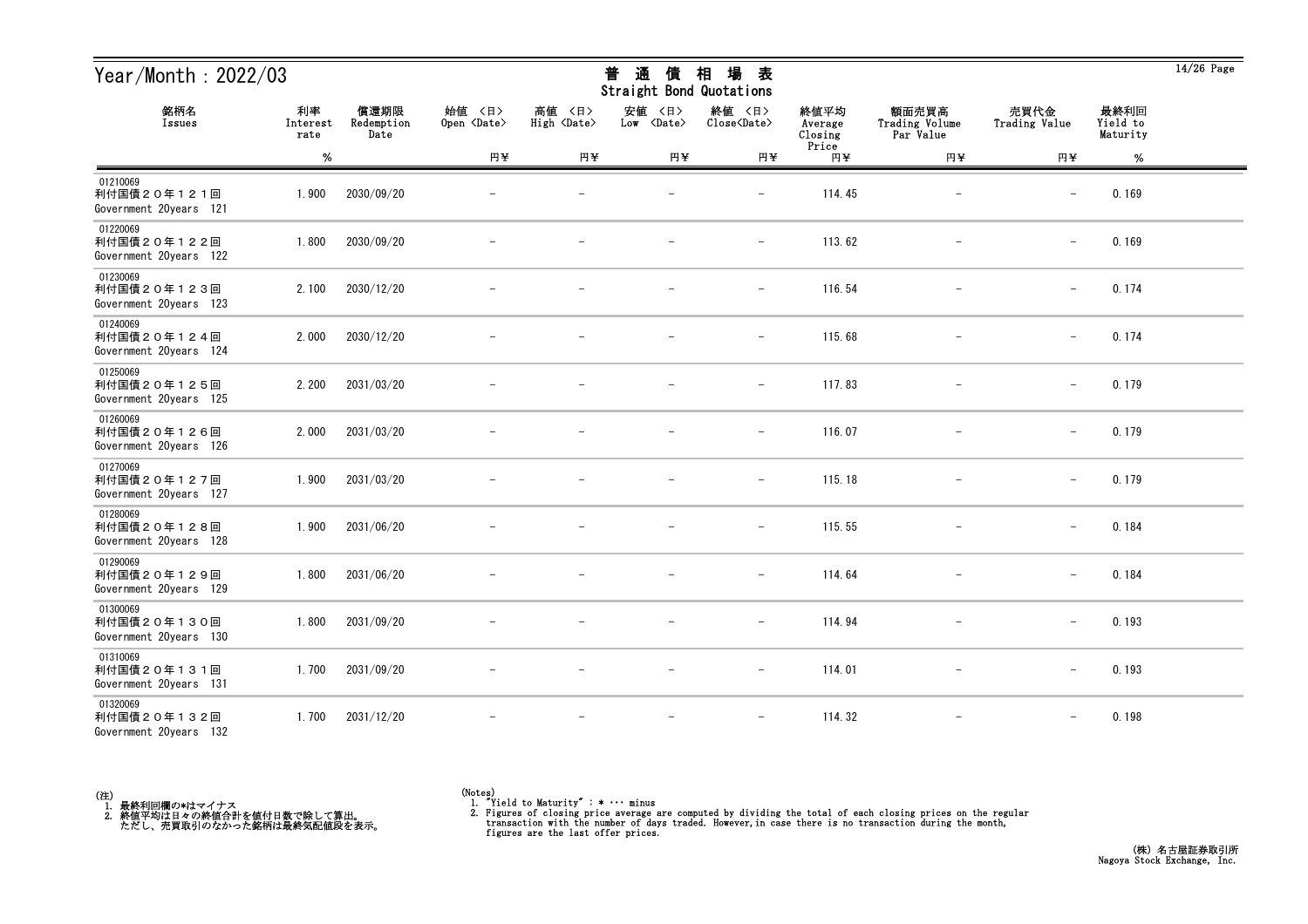| Year/Month: $2022/03$                             |                        |                            |                              |                              | 通<br>普<br>債<br>Straight Bond Quotations | 場<br>相<br>表                   |                            |                                      |                          |                              | $15/26$ Page |
|---------------------------------------------------|------------------------|----------------------------|------------------------------|------------------------------|-----------------------------------------|-------------------------------|----------------------------|--------------------------------------|--------------------------|------------------------------|--------------|
| 銘柄名<br>Issues                                     | 利率<br>Interest<br>rate | 償還期限<br>Redemption<br>Date | 始值 〈日〉<br>Open <date></date> | 高値 〈日〉<br>High <date></date> | 安値<br>〈日〉<br>Low <date></date>          | 終値 〈日〉<br>Close <date></date> | 終値平均<br>Average<br>Closing | 額面売買高<br>Trading Volume<br>Par Value | 売買代金<br>Trading Value    | 最終利回<br>Yield to<br>Maturity |              |
|                                                   | $\%$                   |                            | 円半                           | 円半                           | 円半                                      | 円半                            | Price<br>円半                | 円半                                   | 円半                       | $\%$                         |              |
| 01330069<br>利付国債20年133回<br>Government 20years 133 | 1.800                  | 2031/12/20                 |                              |                              |                                         | $\qquad \qquad -$             | 115.27                     |                                      | $\overline{\phantom{m}}$ | 0.198                        |              |
| 01340069<br>利付国債20年134回<br>Government 20years 134 | 1.800                  | 2032/03/20                 |                              |                              |                                         | $\overline{\phantom{m}}$      | 115.58                     |                                      | $\overline{\phantom{m}}$ | 0.204                        |              |
| 01350069<br>利付国債20年135回<br>Government 20years 135 | 1.700                  | 2032/03/20                 |                              |                              |                                         | $\qquad \qquad -$             | 114.61                     |                                      | $\overline{\phantom{m}}$ | 0.204                        |              |
| 01360069<br>利付国債20年136回<br>Government 20years 136 | 1.600                  | 2032/03/20                 |                              |                              |                                         | $\overline{\phantom{m}}$      | 113.63                     |                                      | $\qquad \qquad -$        | 0.204                        |              |
| 01370069<br>利付国債20年137回<br>Government 20years 137 | 1.700                  | 2032/06/20                 |                              |                              |                                         | $\qquad \qquad -$             | 114.79                     |                                      | $\overline{\phantom{m}}$ | 0.220                        |              |
| 01380069<br>利付国債20年138回<br>Government 20years 138 | 1.500                  | 2032/06/20                 |                              |                              |                                         | $\overline{\phantom{m}}$      | 112.79                     | $\qquad \qquad -$                    | $\overline{\phantom{m}}$ | 0.220                        |              |
| 01390069<br>利付国債20年139回<br>Government 20years 139 | 1.600                  | 2032/06/20                 |                              |                              |                                         | $\overline{\phantom{a}}$      | 113.79                     |                                      | $\overline{\phantom{m}}$ | 0.220                        |              |
| 01400069<br>利付国債20年140回<br>Government 20years 140 | 1.700                  | 2032/09/20                 |                              |                              |                                         |                               | 114.97                     |                                      | $\overline{\phantom{m}}$ | 0.235                        |              |
| 01410069<br>利付国債20年141回<br>Government 20years 141 | 1.700                  | 2032/12/20                 |                              |                              |                                         | $\overline{\phantom{0}}$      | 115.14                     |                                      | $\overline{\phantom{m}}$ | 0.249                        |              |
| 01420069<br>利付国債20年142回<br>Government 20years 142 | 1.800                  | 2032/12/20                 |                              |                              |                                         | $\overline{\phantom{m}}$      | 116.19                     |                                      | $\overline{\phantom{m}}$ | 0.249                        |              |
| 01430069<br>利付国債20年143回<br>Government 20years 143 | 1.600                  | 2033/03/20                 |                              |                              | $\overline{\phantom{m}}$                | $ \,$                         | 114.23                     | $\overline{\phantom{0}}$             | $\overline{\phantom{m}}$ | 0.264                        |              |
| 01440069<br>利付国債20年144回<br>Government 20years 144 | 1.500                  | 2033/03/20                 |                              |                              |                                         | $\qquad \qquad -$             | 113.16                     |                                      |                          | 0.265                        |              |



<sup>(</sup>Notes) 1. "Yield to Maturity" : \* ・・・ minus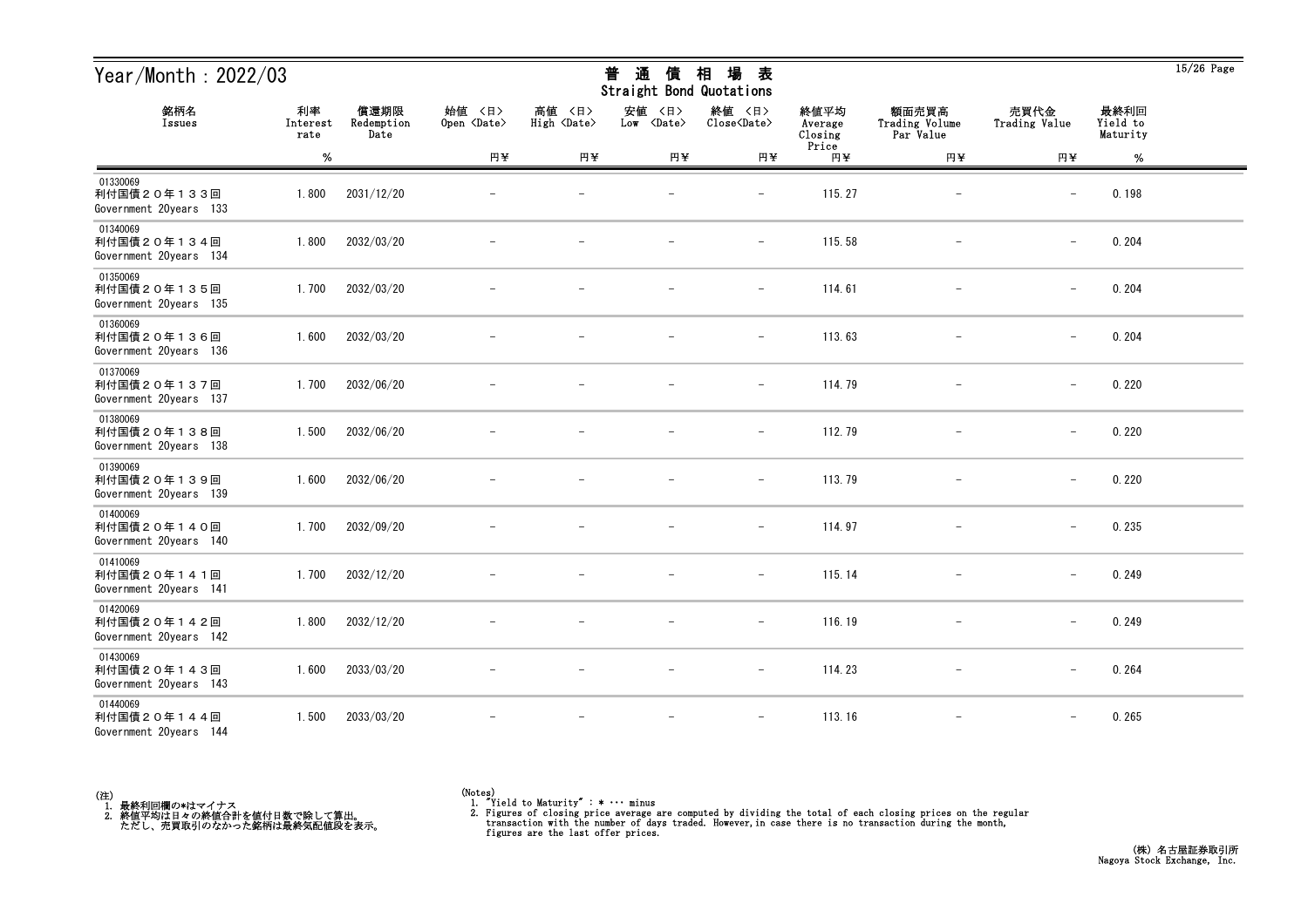| Year/Month: $2022/03$                             |                        |                            |                              |                                 | 通<br>普<br>債<br>Straight Bond Quotations | 場<br>相<br>表                   |                            |                                      |                          |                              | $16/26$ Page |
|---------------------------------------------------|------------------------|----------------------------|------------------------------|---------------------------------|-----------------------------------------|-------------------------------|----------------------------|--------------------------------------|--------------------------|------------------------------|--------------|
| 銘柄名<br>Issues                                     | 利率<br>Interest<br>rate | 償還期限<br>Redemption<br>Date | 始值 〈日〉<br>Open <date></date> | 高値<br>〈日〉<br>High <date></date> | 安値<br>〈日〉<br>Low <date></date>          | 終値 〈日〉<br>Close <date></date> | 終値平均<br>Average<br>Closing | 額面売買高<br>Trading Volume<br>Par Value | 売買代金<br>Trading Value    | 最終利回<br>Yield to<br>Maturity |              |
|                                                   | $\%$                   |                            | 円半                           | 円半                              | 円半                                      | 円半                            | Price<br>円半                | 円半                                   | 円半                       | $\%$                         |              |
| 01450069<br>利付国債20年145回<br>Government 20years 145 | 1.700                  | 2033/06/20                 |                              |                                 |                                         | $\qquad \qquad -$             | 115.47                     |                                      | $\overline{\phantom{m}}$ | 0.278                        |              |
| 01460069<br>利付国債20年146回<br>Government 20years 146 | 1.700                  | 2033/09/20                 |                              |                                 |                                         | $\qquad \qquad -$             | 115.62                     |                                      | $\overline{\phantom{m}}$ | 0.292                        |              |
| 01470069<br>利付国債20年147回<br>Government 20years 147 | 1.600                  | 2033/12/20                 |                              |                                 |                                         | $\overline{\phantom{a}}$      | 114.62                     |                                      | $\overline{\phantom{m}}$ | 0.307                        |              |
| 01480069<br>利付国債20年148回<br>Government 20years 148 | 1.500                  | 2034/03/20                 |                              |                                 |                                         | $\overline{\phantom{m}}$      | 113.56                     |                                      | $\overline{\phantom{0}}$ | 0.323                        |              |
| 01490069<br>利付国債20年149回<br>Government 20years 149 | 1.500                  | 2034/06/20                 |                              |                                 |                                         | $\qquad \qquad -$             | 113.68                     |                                      | $\overline{\phantom{m}}$ | 0.334                        |              |
| 01500069<br>利付国債20年150回<br>Government 20years 150 | 1.400                  | 2034/09/20                 |                              |                                 |                                         | $\overline{\phantom{m}}$      | 112.55                     | $\qquad \qquad -$                    | $\overline{\phantom{m}}$ | 0.349                        |              |
| 01510069<br>利付国債20年151回<br>Government 20years 151 | 1.200                  | 2034/12/20                 |                              |                                 |                                         | $\overline{\phantom{a}}$      | 110.15                     |                                      | $\overline{\phantom{m}}$ | 0.365                        |              |
| 01520069<br>利付国債20年152回<br>Government 20years 152 | 1.200                  | 2035/03/20                 |                              |                                 |                                         |                               | 110.13                     |                                      | $\overline{\phantom{m}}$ | 0.380                        |              |
| 01530069<br>利付国債20年153回<br>Government 20years 153 | 1.300                  | 2035/06/20                 |                              |                                 |                                         | $\overline{\phantom{0}}$      | 111.44                     |                                      | $\overline{\phantom{m}}$ | 0.389                        |              |
| 01540069<br>利付国債20年154回<br>Government 20years 154 | 1.200                  | 2035/09/20                 |                              |                                 |                                         | $\overline{\phantom{m}}$      | 110.15                     |                                      | $\overline{\phantom{m}}$ | 0.405                        |              |
| 01550069<br>利付国債20年155回<br>Government 20years 155 | 1.000                  | 2035/12/20                 |                              |                                 | $\overline{\phantom{m}}$                | $-$                           | 107.45                     | $-$                                  | $\qquad \qquad -$        | 0.425                        |              |
| 01560069<br>利付国債20年156回<br>Government 20years 156 | 0.400                  | 2036/03/20                 |                              |                                 |                                         | $\overline{\phantom{a}}$      | 99.27                      | $\qquad \qquad -$                    |                          | 0.455                        |              |



<sup>(</sup>Notes) 1. "Yield to Maturity" : \* ・・・ minus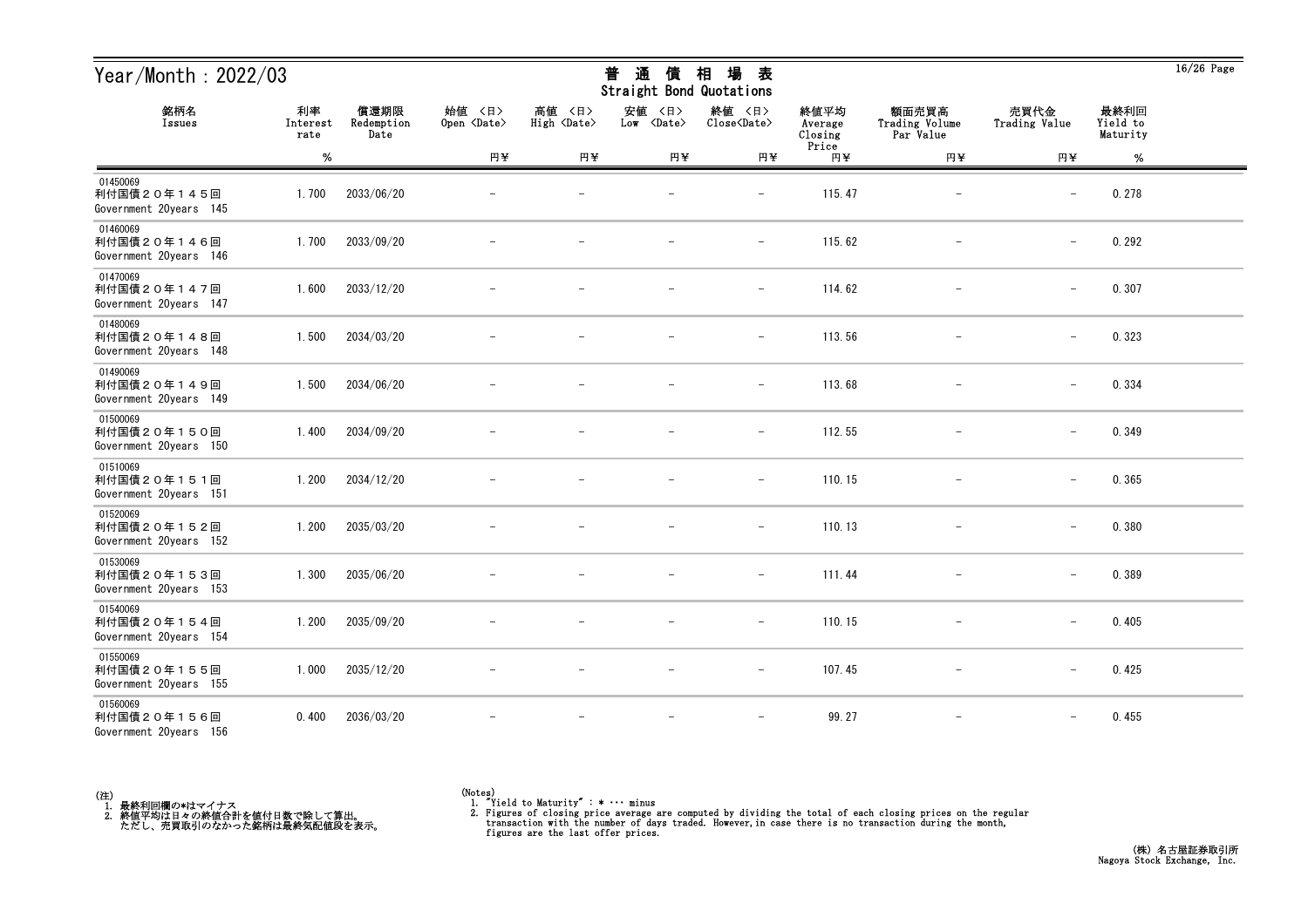| Year/Month: 2022/03                               |                        |                            |                              |                              | 通<br>普<br>債<br>Straight Bond Quotations | 場<br>相<br>表                   |                            |                                      |                          |                              | $17/26$ Page |
|---------------------------------------------------|------------------------|----------------------------|------------------------------|------------------------------|-----------------------------------------|-------------------------------|----------------------------|--------------------------------------|--------------------------|------------------------------|--------------|
| 銘柄名<br>Issues                                     | 利率<br>Interest<br>rate | 償還期限<br>Redemption<br>Date | 始值 〈日〉<br>Open <date></date> | 高値 〈日〉<br>High <date></date> | 安値<br>〈日〉<br>Low <date></date>          | 終値 〈日〉<br>Close <date></date> | 終値平均<br>Average<br>Closing | 額面売買高<br>Trading Volume<br>Par Value | 売買代金<br>Trading Value    | 最終利回<br>Yield to<br>Maturity |              |
|                                                   | $\%$                   |                            | 円半                           | 円半                           | 円半                                      | 円半                            | Price<br>円半                | 円半                                   | 円半                       | $\%$                         |              |
| 01570069<br>利付国債20年157回<br>Government 20years 157 | 0.200                  | 2036/06/20                 |                              |                              |                                         | $\overline{\phantom{m}}$      | 96.33                      |                                      | $\overline{\phantom{m}}$ | 0.475                        |              |
| 01580069<br>利付国債20年158回<br>Government 20years 158 | 0.500                  | 2036/09/20                 |                              |                              |                                         | $\overline{\phantom{a}}$      | 100.27                     |                                      | $\qquad \qquad -$        | 0.480                        |              |
| 01590069<br>利付国債20年159回<br>Government 20years 159 | 0.600                  | 2036/12/20                 |                              |                              |                                         | $\qquad \qquad -$             | 101.51                     |                                      | $\overline{\phantom{m}}$ | 0.490                        |              |
| 01600069<br>利付国債20年160回<br>Government 20years 160 | 0.700                  | 2037/03/20                 |                              |                              |                                         | $\overline{\phantom{m}}$      | 102.78                     | $\overline{\phantom{m}}$             | $\overline{\phantom{m}}$ | 0.500                        |              |
| 01610069<br>利付国債20年161回<br>Government 20years 161 | 0.600                  | 2037/06/20                 |                              |                              |                                         | $\overline{\phantom{a}}$      | 101.12                     | $\overline{\phantom{m}}$             | $\qquad \qquad -$        | 0.520                        |              |
| 01620069<br>利付国債20年162回<br>Government 20years 162 | 0.600                  | 2037/09/20                 |                              |                              |                                         | $\overline{\phantom{a}}$      | 100.92                     |                                      | $\qquad \qquad -$        | 0.535                        |              |
| 01630069<br>利付国債20年163回<br>Government 20years 163 | 0.600                  | 2037/12/20                 |                              |                              |                                         |                               | 100.72                     |                                      | $\overline{\phantom{m}}$ | 0.550                        |              |
| 01640069<br>利付国債20年164回<br>Government 20years 164 | 0.500                  | 2038/03/20                 |                              |                              |                                         | $\qquad \qquad -$             | 98.97                      | $\qquad \qquad -$                    | $\overline{\phantom{0}}$ | 0.570                        |              |
| 01650069<br>利付国債20年165回<br>Government 20years 165 | 0.500                  | 2038/06/20                 |                              |                              |                                         | $\qquad \qquad -$             | 98.74                      |                                      | $\overline{\phantom{m}}$ | 0.585                        |              |
| 01660069<br>利付国債20年166回<br>Government 20years 166 | 0.700                  | 2038/09/20                 |                              |                              | $\overline{\phantom{m}}$                | $\overline{\phantom{m}}$      | 101.65                     |                                      | $\qquad \qquad -$        | 0.590                        |              |
| 01670069<br>利付国債20年167回<br>Government 20years 167 | 0.500                  | 2038/12/20                 |                              |                              |                                         | $\overline{\phantom{0}}$      | 98.25                      |                                      | $\qquad \qquad -$        | 0.615                        |              |
| 01680069<br>利付国債20年168回<br>Government 20years 168 | 0.400                  | 2039/03/20                 |                              |                              |                                         | $\overline{\phantom{a}}$      | 96.39                      | $\overline{\phantom{m}}$             | $\overline{\phantom{m}}$ | 0.635                        |              |



<sup>(</sup>Notes) 1. "Yield to Maturity" : \* ・・・ minus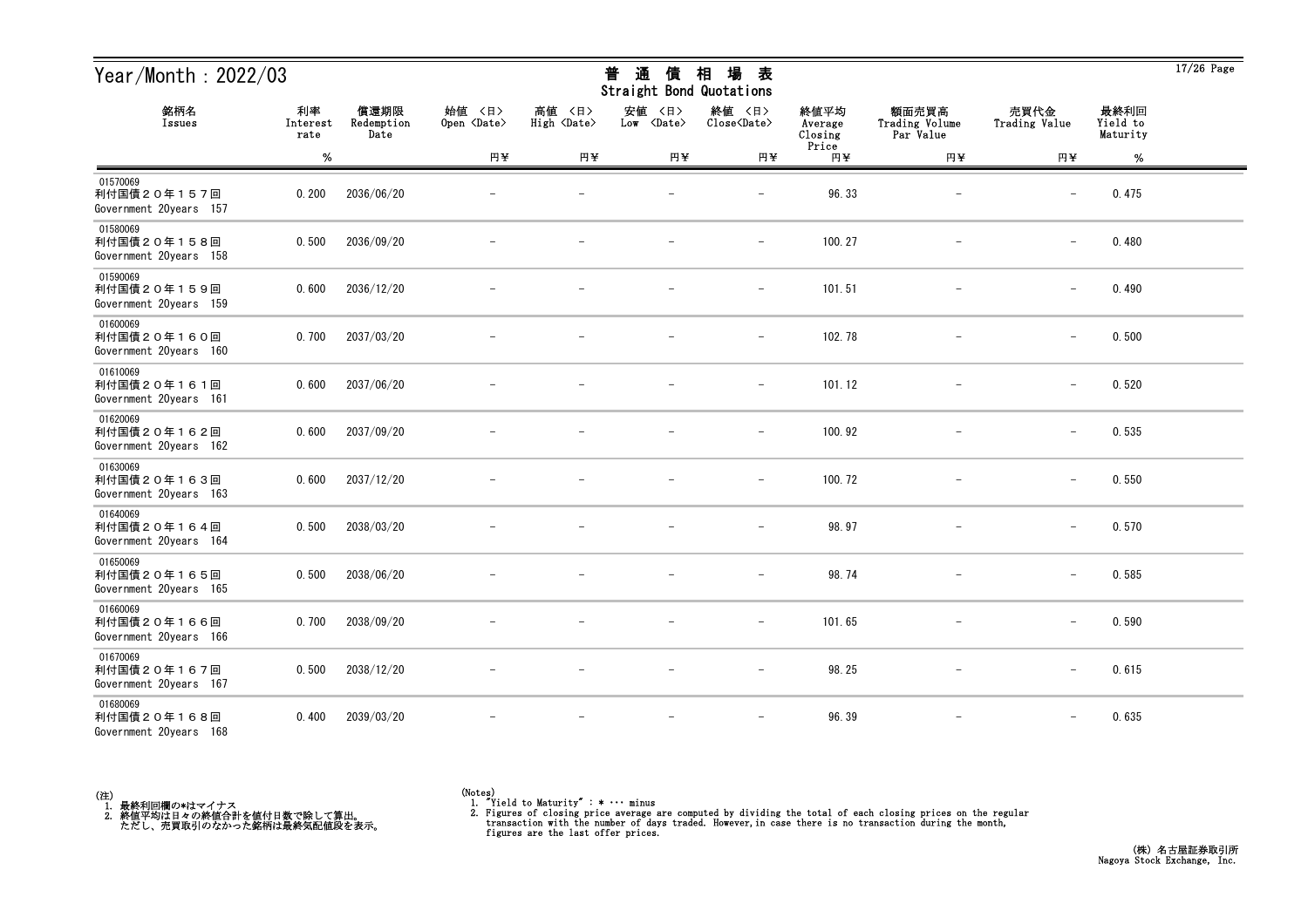| Year/Month: 2022/03                               |                        |                            |                              |                              | 普<br>通<br>債<br>Straight Bond Quotations | 場<br>相<br>表                   |                                     |                                      |                          |                              | $18/26$ Page |
|---------------------------------------------------|------------------------|----------------------------|------------------------------|------------------------------|-----------------------------------------|-------------------------------|-------------------------------------|--------------------------------------|--------------------------|------------------------------|--------------|
| 銘柄名<br>Issues                                     | 利率<br>Interest<br>rate | 償還期限<br>Redemption<br>Date | 始値 〈日〉<br>Open <date></date> | 高値 〈日〉<br>High <date></date> | 安値<br>〈日〉<br>Low <date></date>          | 終値 〈日〉<br>Close <date></date> | 終値平均<br>Average<br>Closing<br>Price | 額面売買高<br>Trading Volume<br>Par Value | 売買代金<br>Trading Value    | 最終利回<br>Yield to<br>Maturity |              |
|                                                   | %                      |                            | 円半                           | 円半                           | 円半                                      | 円半                            | 円半                                  | 円半                                   | 円半                       | %                            |              |
| 01690069<br>利付国債20年169回<br>Government 20years 169 | 0.300                  | 2039/06/20                 |                              |                              |                                         | $\overline{\phantom{0}}$      | 94.50                               |                                      | $\overline{\phantom{m}}$ | 0.655                        |              |
| 01700069<br>利付国債20年170回<br>Government 20years 170 | 0.300                  | 2039/09/20                 |                              |                              |                                         | $\overline{\phantom{m}}$      | 94.13                               | $\overline{\phantom{m}}$             | $\qquad \qquad -$        | 0.675                        |              |
| 01710069<br>利付国債20年171回<br>Government 20years 171 | 0.300                  | 2039/12/20                 |                              |                              |                                         | $\overline{\phantom{0}}$      | 93.84                               |                                      | $\overline{\phantom{m}}$ | 0.690                        |              |
| 01720069<br>利付国債20年172回<br>Government 20years 172 | 0.400                  | 2040/03/20                 |                              |                              |                                         | $\overline{\phantom{m}}$      | 95.21                               |                                      | $\qquad \qquad -$        | 0.700                        |              |
| 01730069<br>利付国債20年173回<br>Government 20years 173 | 0.400                  | 2040/06/20                 |                              |                              |                                         |                               | 94.92                               |                                      | $\overline{\phantom{0}}$ | 0.715                        |              |
| 01740069<br>利付国債20年174回<br>Government 20years 174 | 0.400                  | 2040/09/20                 |                              |                              |                                         | $\overline{\phantom{m}}$      | 94.64                               |                                      | $-$                      | 0.729                        |              |
| 01750069<br>利付国債20年175回<br>Government 20years 175 | 0.500                  | 2040/12/20                 |                              |                              |                                         | $\overline{\phantom{m}}$      | 96.14                               |                                      | $\qquad \qquad -$        | 0.734                        |              |
| 01760069<br>利付国債20年176回<br>Government 20years 176 | 0.500                  | 2041/03/20                 |                              |                              |                                         | $\overline{\phantom{0}}$      | 95.94                               |                                      | $\qquad \qquad -$        | 0.744                        |              |
| 01770069<br>利付国債20年177回<br>Government 20years 177 | 0.400                  | 2041/06/20                 |                              |                              |                                         |                               | 94.04                               |                                      | $\overline{\phantom{m}}$ | 0.755                        |              |
| 01780069<br>利付国債20年178回<br>Government 20years 178 | 0.500                  | 2041/09/20                 |                              |                              |                                         | $\overline{\phantom{a}}$      | 95.58                               |                                      | $\qquad \qquad -$        | 0.760                        |              |
| 01790069<br>利付国債20年179回<br>Government 20years 179 | 0.500                  | 2041/12/20                 |                              |                              |                                         | $-$                           | 95.45                               | $\overline{\phantom{m}}$             | $\qquad \qquad -$        | 0.765                        |              |
| 利付国債30年 Government 30years                        |                        |                            |                              |                              |                                         |                               |                                     |                                      |                          |                              |              |
| 00010068<br>利付国債30年1回<br>Government 30years 1     | 2.800                  | 2029/09/20                 |                              |                              |                                         | $\overline{\phantom{m}}$      | 119.77                              |                                      | $\qquad \qquad -$        | 0.128                        |              |

(注)<br>- 1.最終利回欄の\*はマイナス<br>- 2.終値平均は日々の終値合計を値付日数で除して算出。<br>- ただし、売買取引のなかった銘柄は最終気配値段を表示。

(Notes) 1. "Yield to Maturity" : \* ・・・ minus

2. Figures of closing price average are computed by dividing the total of each closing prices on the regular transaction with the number of days traded. However, in case there is no transaction during the month, figures ar

18/26 Page

### 普 通 債 相 場 表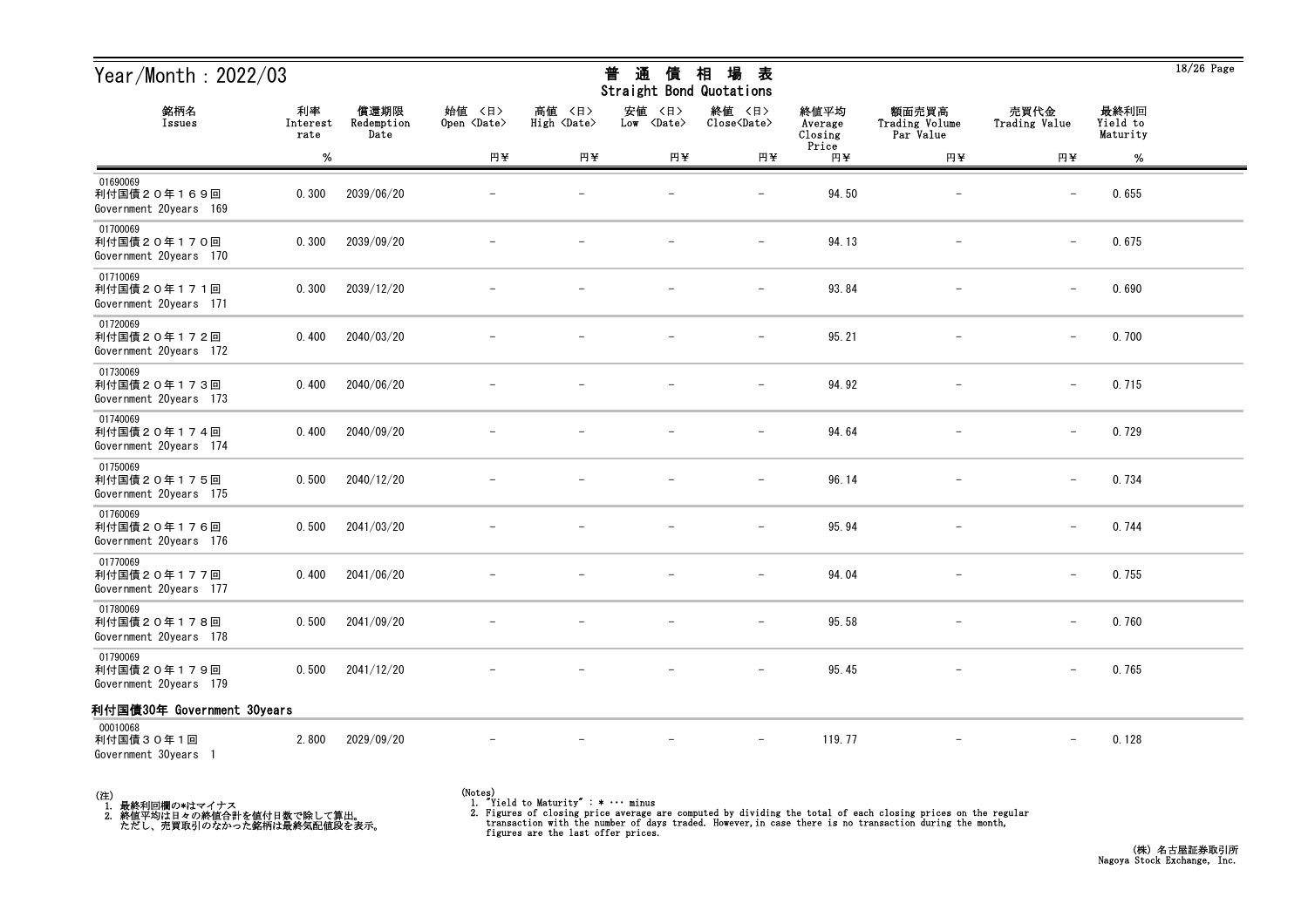| Year/Month: 2022/03                             |                        |                            |                              |                              | 通<br>普<br>債<br>Straight Bond Quotations | 場<br>相<br>表                   |                            |                                      |                          |                              | $19/26$ Page |
|-------------------------------------------------|------------------------|----------------------------|------------------------------|------------------------------|-----------------------------------------|-------------------------------|----------------------------|--------------------------------------|--------------------------|------------------------------|--------------|
| 銘柄名<br>Issues                                   | 利率<br>Interest<br>rate | 償還期限<br>Redemption<br>Date | 始值 〈日〉<br>Open <date></date> | 高値 〈日〉<br>High <date></date> | 安値<br>〈日〉<br>Low <date></date>          | 終値 〈日〉<br>Close <date></date> | 終値平均<br>Average<br>Closing | 額面売買高<br>Trading Volume<br>Par Value | 売買代金<br>Trading Value    | 最終利回<br>Yield to<br>Maturity |              |
|                                                 | $\%$                   |                            | 円半                           | 円半                           | 円半                                      | 円半                            | Price<br>円半                | 円半                                   | 円半                       | $\%$                         |              |
| 00020068<br>利付国債30年2回<br>Government 30years 2   | 2.400                  | 2030/02/20                 |                              |                              |                                         |                               | 117.60                     |                                      |                          | 0.144                        |              |
| 00030068<br>利付国債30年3回<br>Government 30years 3   | 2.300                  | 2030/05/20                 |                              |                              |                                         | $\qquad \qquad -$             | 117.23                     | $\overline{\phantom{a}}$             | $\overline{\phantom{0}}$ | 0.155                        |              |
| 00040068<br>利付国債30年4回<br>Government 30years 4   | 2.900                  | 2030/11/20                 |                              |                              |                                         | $\overline{\phantom{m}}$      | 123.25                     |                                      | $\overline{\phantom{m}}$ | 0.169                        |              |
| 00050068<br>利付国債30年5回<br>Government 30years 5   | 2.200                  | 2031/05/20                 |                              |                              |                                         | $\qquad \qquad -$             | 118.09                     |                                      | $-$                      | 0.185                        |              |
| 00060068<br>利付国債30年6回<br>Government 30years 6   | 2.400                  | 2031/11/20                 |                              |                              |                                         | $\overline{\phantom{m}}$      | 120.87                     |                                      | $\overline{\phantom{m}}$ | 0.194                        |              |
| 00070068<br>利付国債30年7回<br>Government 30years 7   | 2.300                  | 2032/05/20                 |                              |                              |                                         | $\overline{\phantom{m}}$      | 120.73                     | $\overline{\phantom{m}}$             | $\overline{\phantom{m}}$ | 0.210                        |              |
| 00080068<br>利付国債30年8回<br>Government 30years 8   | 1.800                  | 2032/11/22                 |                              |                              |                                         | $\overline{\phantom{m}}$      | 116.12                     | $\overline{\phantom{m}}$             | $\qquad \qquad -$        | 0.245                        |              |
| 00090068<br>利付国債30年9回<br>Government 30years 9   | 1.400                  | 2032/12/20                 |                              |                              |                                         | $\overline{\phantom{a}}$      | 111.94                     |                                      | $\qquad \qquad -$        | 0.255                        |              |
| 00100068<br>利付国債30年10回<br>Government 30years 10 | 1.100                  | 2033/03/20                 |                              |                              |                                         |                               | 108.83                     |                                      | $\overline{\phantom{m}}$ | 0.270                        |              |
| 00110068<br>利付国債30年11回<br>Government 30years 11 | 1.700                  | 2033/06/20                 |                              |                              | $\overline{\phantom{m}}$                | $\overline{\phantom{a}}$      | 115.45                     | $\overline{\phantom{m}}$             | $\overline{\phantom{m}}$ | 0.279                        |              |
| 00120068<br>利付国債30年12回<br>Government 30years 12 | 2.100                  | 2033/09/20                 | $\overline{\phantom{m}}$     |                              | $\overline{\phantom{m}}$                | $-$                           | 120.10                     | $-$                                  | $\qquad \qquad -$        | 0.289                        |              |
| 00130068<br>利付国債30年13回<br>Government 30years 13 | 2.000                  | 2033/12/20                 |                              |                              | $\overline{\phantom{m}}$                | $\overline{\phantom{m}}$      | 119.18                     | $\overline{\phantom{m}}$             | $\qquad \qquad -$        | 0.305                        |              |



19/26 Page

# <del>並</del> や茎 /生 +□ +曰 <del>土</del>

<sup>(</sup>Notes) 1. "Yield to Maturity" : \* ・・・ minus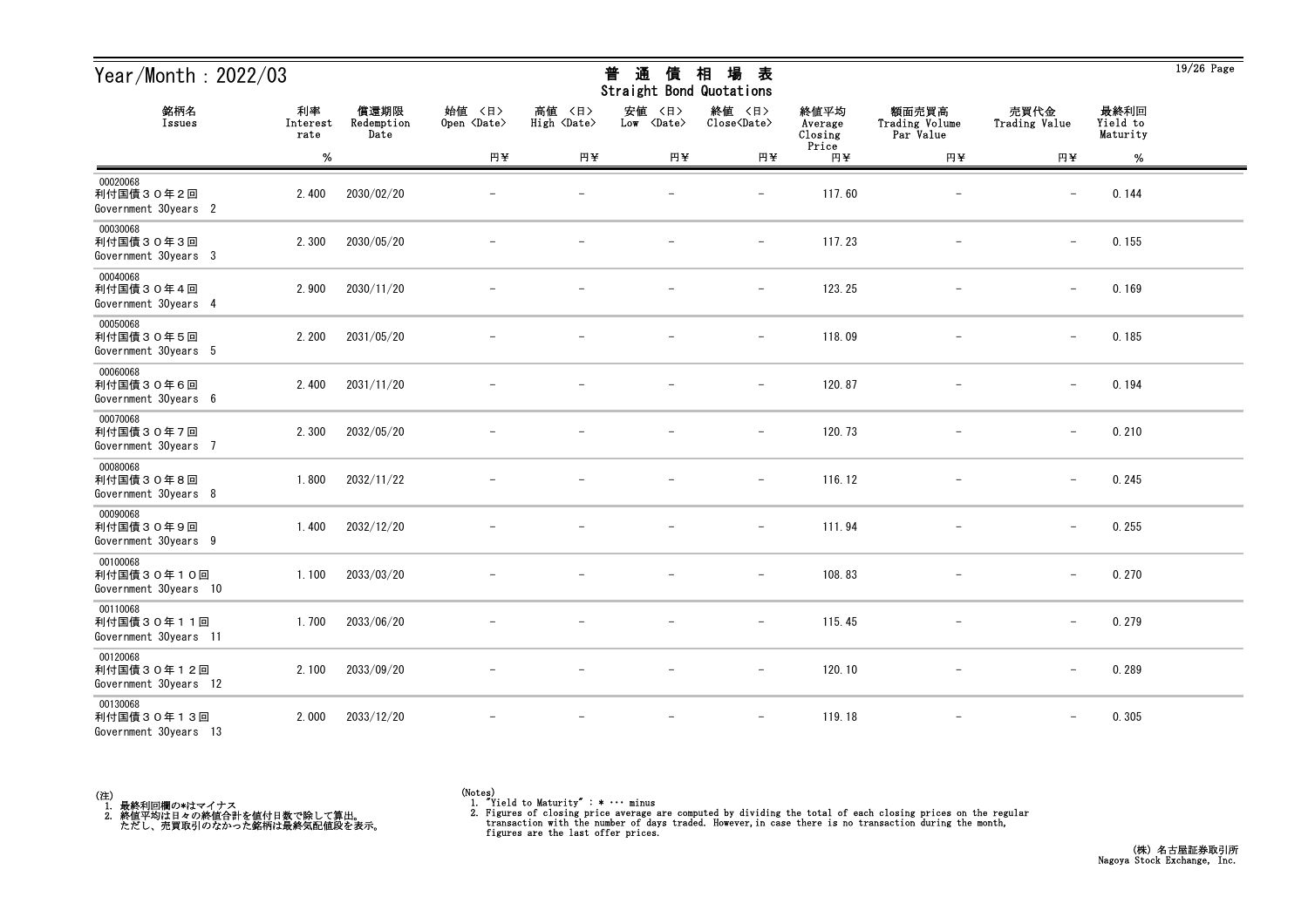| Year/Month: 2022/03                             |                        |                            |                              |                              | 通<br>普<br>債<br>Straight Bond Quotations | 場<br>相<br>表                   |                            |                                      |                          |                              | $20/26$ Page |
|-------------------------------------------------|------------------------|----------------------------|------------------------------|------------------------------|-----------------------------------------|-------------------------------|----------------------------|--------------------------------------|--------------------------|------------------------------|--------------|
| 銘柄名<br>Issues                                   | 利率<br>Interest<br>rate | 償還期限<br>Redemption<br>Date | 始值 〈日〉<br>Open <date></date> | 高値 〈日〉<br>High <date></date> | 安値<br>〈日〉<br>Low <date></date>          | 終値 〈日〉<br>Close <date></date> | 終値平均<br>Average<br>Closing | 額面売買高<br>Trading Volume<br>Par Value | 売買代金<br>Trading Value    | 最終利回<br>Yield to<br>Maturity |              |
|                                                 | $\%$                   |                            | 円半                           | 円半                           | 円半                                      | 円半                            | Price<br>円半                | 円半                                   | 円半                       | $\%$                         |              |
| 00140068<br>利付国債30年14回<br>Government 30years 14 | 2.400                  | 2034/03/20                 |                              |                              |                                         |                               | 124.05                     |                                      |                          | 0.314                        |              |
| 00150068<br>利付国債30年15回<br>Government 30years 15 | 2.500                  | 2034/06/20                 |                              |                              |                                         | $\qquad \qquad -$             | 125.64                     | $\overline{\phantom{a}}$             | $\overline{\phantom{0}}$ | 0.319                        |              |
| 00160068<br>利付国債30年16回<br>Government 30years 16 | 2.500                  | 2034/09/20                 |                              |                              |                                         | $\overline{\phantom{m}}$      | 125.94                     |                                      | $\qquad \qquad -$        | 0.333                        |              |
| 00170068<br>利付国債30年17回<br>Government 30years 17 | 2.400                  | 2034/12/20                 |                              |                              |                                         | $\qquad \qquad -$             | 125.05                     |                                      | $\qquad \qquad -$        | 0.344                        |              |
| 00180068<br>利付国債30年18回<br>Government 30years 18 | 2.300                  | 2035/03/20                 |                              |                              |                                         | $\overline{\phantom{m}}$      | 124.04                     |                                      | $\overline{\phantom{m}}$ | 0.359                        |              |
| 00190068<br>利付国債30年19回<br>Government 30years 19 | 2.300                  | 2035/06/20                 |                              |                              |                                         | $\overline{\phantom{m}}$      | 124.33                     | $\overline{\phantom{m}}$             | $\overline{\phantom{0}}$ | 0.369                        |              |
| 00200068<br>利付国債30年20回<br>Government 30years 20 | 2.500                  | 2035/09/20                 |                              |                              |                                         | $\overline{\phantom{a}}$      | 127.17                     | $\overline{\phantom{m}}$             | $\qquad \qquad -$        | 0.379                        |              |
| 00210068<br>利付国債30年21回<br>Government 30years 21 | 2.300                  | 2035/12/20                 |                              |                              |                                         | $\overline{\phantom{a}}$      | 124.80                     |                                      | $\qquad \qquad -$        | 0.394                        |              |
| 00220068<br>利付国債30年22回<br>Government 30years 22 | 2.500                  | 2036/03/20                 |                              |                              |                                         | $\overline{\phantom{0}}$      | 127.70                     |                                      | $\overline{\phantom{m}}$ | 0.404                        |              |
| 00230068<br>利付国債30年23回<br>Government 30years 23 | 2.500                  | 2036/06/20                 |                              |                              |                                         | $\overline{\phantom{a}}$      | 128.00                     |                                      | $\overline{\phantom{0}}$ | 0.414                        |              |
| 00240068<br>利付国債30年24回<br>Government 30years 24 | 2.500                  | 2036/09/20                 | $\overline{\phantom{m}}$     |                              | $\overline{\phantom{m}}$                | $-$                           | 128.22                     | $-$                                  | $\qquad \qquad -$        | 0.428                        |              |
| 00250068<br>利付国債30年25回<br>Government 30years 25 | 2.300                  | 2036/12/20                 |                              |                              | $\overline{\phantom{a}}$                | $\overline{\phantom{m}}$      | 125.65                     | $\overline{\phantom{m}}$             | $\qquad \qquad -$        | 0.443                        |              |



<sup>(</sup>Notes) 1. "Yield to Maturity" : \* ・・・ minus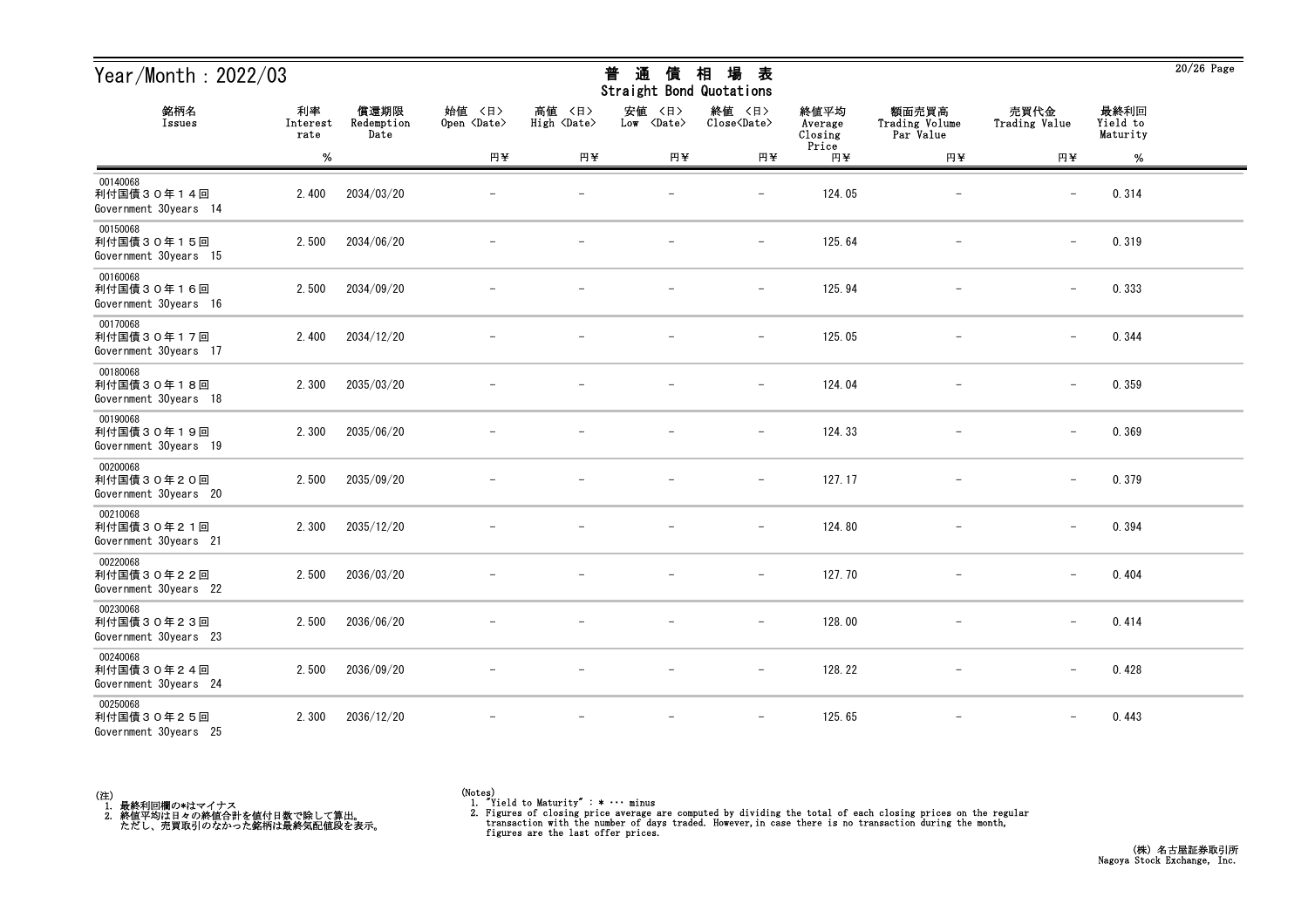| Year/Month: 2022/03                             |                        |                            |                              |                              | 通<br>普<br>債<br>Straight Bond Quotations | 場<br>相<br>表                   |                            |                                      |                          |                              | $21/26$ Page |
|-------------------------------------------------|------------------------|----------------------------|------------------------------|------------------------------|-----------------------------------------|-------------------------------|----------------------------|--------------------------------------|--------------------------|------------------------------|--------------|
| 銘柄名<br>Issues                                   | 利率<br>Interest<br>rate | 償還期限<br>Redemption<br>Date | 始值 〈日〉<br>Open <date></date> | 高値 〈日〉<br>High <date></date> | 安値<br>〈日〉<br>Low <date></date>          | 終値 〈日〉<br>Close <date></date> | 終値平均<br>Average<br>Closing | 額面売買高<br>Trading Volume<br>Par Value | 売買代金<br>Trading Value    | 最終利回<br>Yield to<br>Maturity |              |
|                                                 | $\%$                   |                            | 円半                           | 円半                           | 円半                                      | 円半                            | Price<br>円半                | 円半                                   | 円半                       | %                            |              |
| 00260068<br>利付国債30年26回<br>Government 30years 26 | 2.400                  | 2037/03/20                 |                              |                              |                                         |                               | 127.28                     |                                      |                          | 0.453                        |              |
| 00270068<br>利付国債30年27回<br>Government 30years 27 | 2.500                  | 2037/09/20                 |                              |                              |                                         | $\qquad \qquad -$             | 129.11                     | $\overline{\phantom{a}}$             | $\overline{\phantom{0}}$ | 0.479                        |              |
| 00280068<br>利付国債30年28回<br>Government 30years 28 | 2.500                  | 2038/03/20                 |                              |                              |                                         | $\overline{\phantom{m}}$      | 129.50                     |                                      | $\qquad \qquad -$        | 0.503                        |              |
| 00290068<br>利付国債30年29回<br>Government 30years 29 | 2.400                  | 2038/09/20                 |                              |                              |                                         | $\qquad \qquad -$             | 128.33                     |                                      | $\qquad \qquad -$        | 0.529                        |              |
| 00300068<br>利付国債30年30回<br>Government 30years 30 | 2.300                  | 2039/03/20                 |                              |                              |                                         | $\overline{\phantom{m}}$      | 126.98                     |                                      | $\overline{\phantom{m}}$ | 0.559                        |              |
| 00310068<br>利付国債30年31回<br>Government 30years 31 | 2.200                  | 2039/09/20                 |                              |                              |                                         | $\overline{\phantom{m}}$      | 125.52                     | $\overline{\phantom{m}}$             | $\qquad \qquad -$        | 0.589                        |              |
| 00320068<br>利付国債30年32回<br>Government 30years 32 | 2.300                  | 2040/03/20                 |                              |                              |                                         | $\overline{\phantom{a}}$      | 127.31                     | $\overline{\phantom{m}}$             | $\qquad \qquad -$        | 0.612                        |              |
| 00330068<br>利付国債30年33回<br>Government 30years 33 | 2.000                  | 2040/09/20                 |                              |                              |                                         | $\overline{\phantom{a}}$      | 122.30                     |                                      | $\qquad \qquad -$        | 0.648                        |              |
| 00340068<br>利付国債30年34回<br>Government 30years 34 | 2.200                  | 2041/03/20                 |                              |                              |                                         |                               | 126.03                     |                                      | $\overline{\phantom{m}}$ | 0.656                        |              |
| 00350068<br>利付国債30年35回<br>Government 30years 35 | 2.000                  | 2041/09/20                 |                              |                              |                                         | $\overline{\phantom{a}}$      | 122.80                     |                                      | $\overline{\phantom{0}}$ | 0.675                        |              |
| 00360068<br>利付国債30年36回<br>Government 30years 36 | 2.000                  | 2042/03/20                 | $\overline{\phantom{m}}$     |                              | $\overline{\phantom{m}}$                | $-$                           | 123.10                     | $-$                                  | $\qquad \qquad -$        | 0.684                        |              |
| 00370068<br>利付国債30年37回<br>Government 30years 37 | 1.900                  | 2042/09/20                 |                              |                              | $\overline{\phantom{m}}$                | $\overline{\phantom{m}}$      | 121.40                     | $\overline{\phantom{m}}$             | $\qquad \qquad -$        | 0.703                        |              |



<sup>(</sup>Notes) 1. "Yield to Maturity" : \* ・・・ minus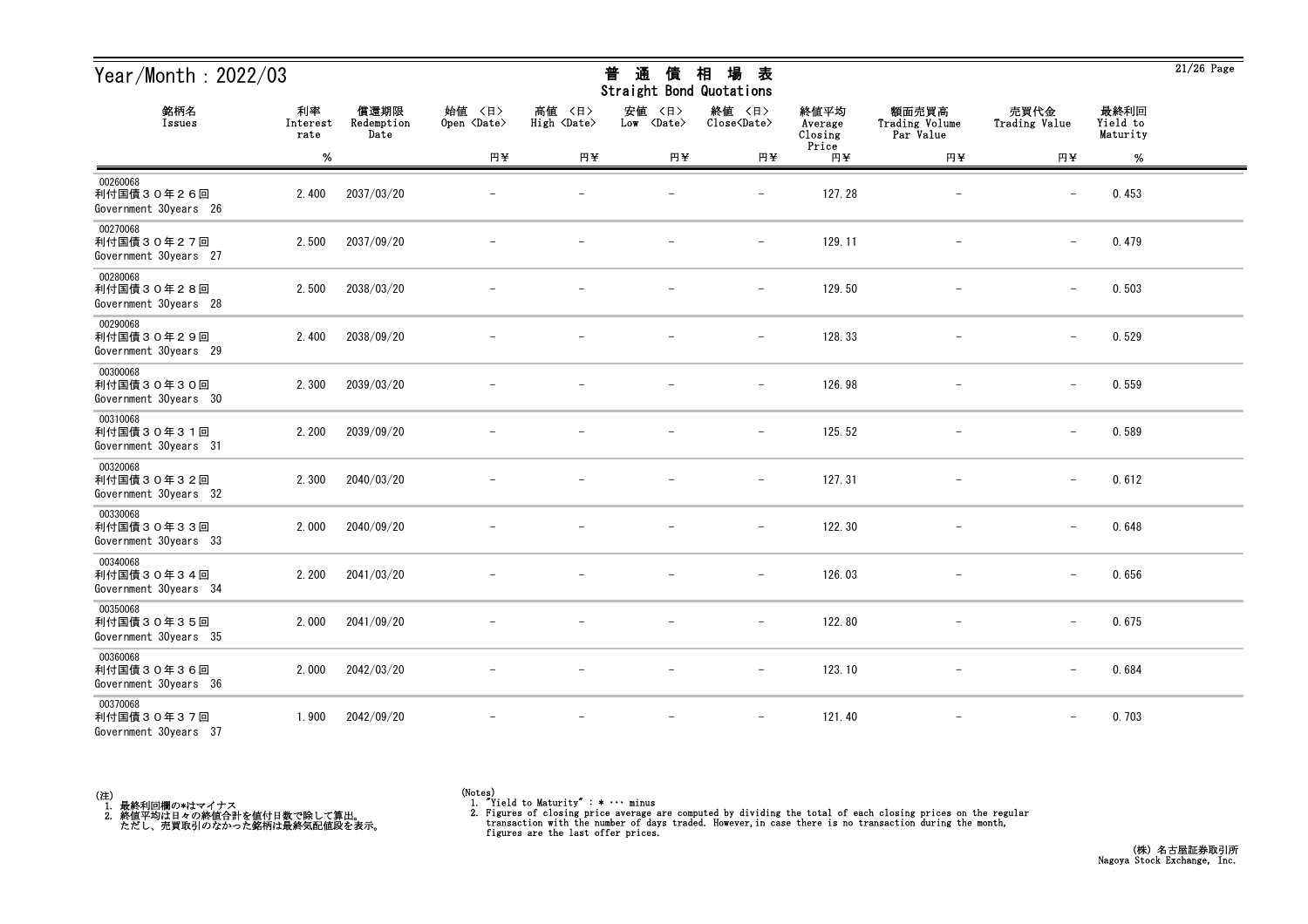| Year/Month: 2022/03                             |                        |                            |                              |                              | 通<br>普<br>債<br>Straight Bond Quotations | 場<br>相<br>表                   |                            |                                      |                          |                              | $22/26$ Page |
|-------------------------------------------------|------------------------|----------------------------|------------------------------|------------------------------|-----------------------------------------|-------------------------------|----------------------------|--------------------------------------|--------------------------|------------------------------|--------------|
| 銘柄名<br>Issues                                   | 利率<br>Interest<br>rate | 償還期限<br>Redemption<br>Date | 始值 〈日〉<br>Open <date></date> | 高値 〈日〉<br>High <date></date> | 安値<br>〈日〉<br>Low <date></date>          | 終値 〈日〉<br>Close <date></date> | 終値平均<br>Average<br>Closing | 額面売買高<br>Trading Volume<br>Par Value | 売買代金<br>Trading Value    | 最終利回<br>Yield to<br>Maturity |              |
|                                                 | $\%$                   |                            | 円半                           | 円半                           | 円半                                      | 円半                            | Price<br>円半                | 円半                                   | 円半                       | %                            |              |
| 00380068<br>利付国債30年38回<br>Government 30years 38 | 1.800                  | 2043/03/20                 |                              |                              |                                         |                               | 119.70                     |                                      |                          | 0.718                        |              |
| 00390068<br>利付国債30年39回<br>Government 30years 39 | 1.900                  | 2043/06/20                 |                              |                              |                                         | $\qquad \qquad -$             | 121.72                     | $\overline{\phantom{a}}$             | $\overline{\phantom{0}}$ | 0.720                        |              |
| 00400068<br>利付国債30年40回<br>Government 30years 40 | 1.800                  | 2043/09/20                 |                              |                              |                                         | $\overline{\phantom{m}}$      | 119.86                     |                                      | $\qquad \qquad -$        | 0.730                        |              |
| 00410068<br>利付国債30年41回<br>Government 30years 41 | 1.700                  | 2043/12/20                 |                              |                              |                                         | $\overline{\phantom{m}}$      | 117.96                     |                                      | $-$                      | 0.740                        |              |
| 00420068<br>利付国債30年42回<br>Government 30years 42 | 1.700                  | 2044/03/20                 |                              |                              |                                         | $\overline{\phantom{m}}$      | 118.03                     |                                      | $\overline{\phantom{m}}$ | 0.744                        |              |
| 00430068<br>利付国債30年43回<br>Government 30years 43 | 1.700                  | 2044/06/20                 |                              |                              |                                         | $\overline{\phantom{m}}$      | 118.09                     | $\overline{\phantom{m}}$             | $\overline{\phantom{m}}$ | 0.750                        |              |
| 00440068<br>利付国債30年44回<br>Government 30years 44 | 1.700                  | 2044/09/20                 |                              |                              |                                         | $\overline{\phantom{m}}$      | 118.15                     | $\overline{\phantom{m}}$             | $\qquad \qquad -$        | 0.755                        |              |
| 00450068<br>利付国債30年45回<br>Government 30years 45 | 1.500                  | 2044/12/20                 |                              |                              |                                         | $\overline{\phantom{a}}$      | 114.00                     |                                      | $\qquad \qquad -$        | 0.775                        |              |
| 00460068<br>利付国債30年46回<br>Government 30years 46 | 1.500                  | 2045/03/20                 |                              |                              |                                         | $\overline{\phantom{0}}$      | 114.02                     |                                      | $\overline{\phantom{m}}$ | 0.780                        |              |
| 00470068<br>利付国債30年47回<br>Government 30years 47 | 1.600                  | 2045/06/20                 |                              |                              | $\overline{\phantom{m}}$                | $\overline{\phantom{a}}$      | 116.12                     | $\overline{\phantom{m}}$             | $\overline{\phantom{0}}$ | 0.780                        |              |
| 00480068<br>利付国債30年48回<br>Government 30years 48 | 1.400                  | 2045/09/20                 | $\overline{\phantom{m}}$     | $\overline{\phantom{m}}$     | $\overline{\phantom{m}}$                | $ \,$                         | 111.85                     | $-$                                  | $-$                      | 0.800                        |              |
| 00490068<br>利付国債30年49回<br>Government 30years 49 | 1.400                  | 2045/12/20                 |                              | $\overline{\phantom{m}}$     | $\overline{\phantom{m}}$                | $-$                           | 111.85                     | $\overline{\phantom{m}}$             | $\qquad \qquad -$        | 0.805                        |              |



<sup>(</sup>Notes) 1. "Yield to Maturity" : \* ・・・ minus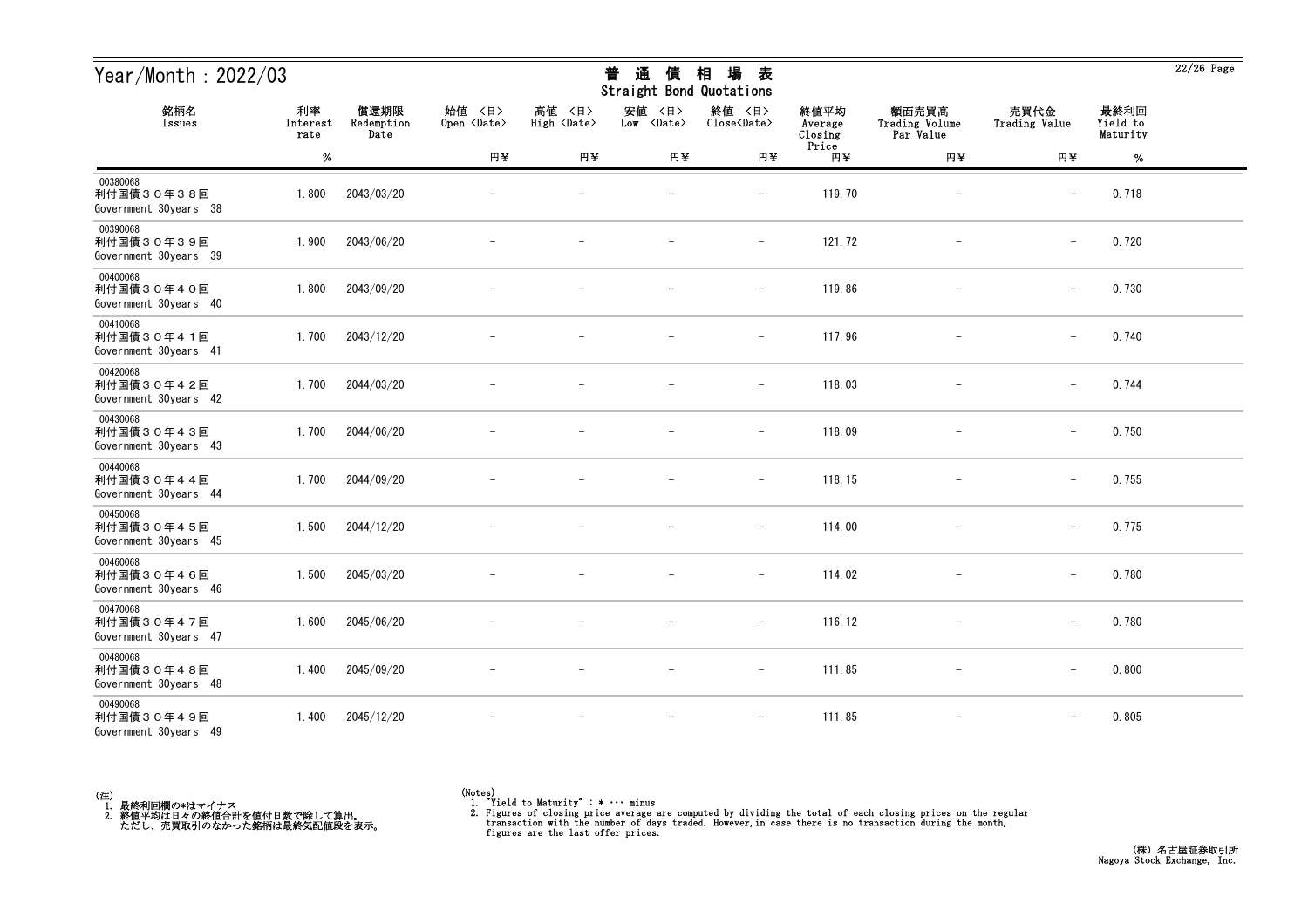| Year/Month: 2022/03                             |                        |                            |                              |                              | 通<br>普<br>債<br>Straight Bond Quotations | 場<br>相<br>表                   |                            |                                      |                          |                              | $23/26$ Page |
|-------------------------------------------------|------------------------|----------------------------|------------------------------|------------------------------|-----------------------------------------|-------------------------------|----------------------------|--------------------------------------|--------------------------|------------------------------|--------------|
| 銘柄名<br>Issues                                   | 利率<br>Interest<br>rate | 償還期限<br>Redemption<br>Date | 始值 〈日〉<br>Open <date></date> | 高値 〈日〉<br>High <date></date> | 安値<br>〈日〉<br>Low <date></date>          | 終値 〈日〉<br>Close <date></date> | 終値平均<br>Average<br>Closing | 額面売買高<br>Trading Volume<br>Par Value | 売買代金<br>Trading Value    | 最終利回<br>Yield to<br>Maturity |              |
|                                                 | $\%$                   |                            | 円半                           | 円半                           | 円半                                      | 円半                            | Price<br>円半                | 円半                                   | 円半                       | %                            |              |
| 00500068<br>利付国債30年50回<br>Government 30years 50 | 0.800                  | 2046/03/20                 |                              |                              |                                         |                               | 98.80                      |                                      |                          | 0.860                        |              |
| 00510068<br>利付国債30年51回<br>Government 30years 51 | 0.300                  | 2046/06/20                 |                              |                              |                                         | $\overline{\phantom{a}}$      | 87.70                      | $\overline{\phantom{a}}$             | $\overline{\phantom{0}}$ | 0.921                        |              |
| 00520068<br>利付国債30年52回<br>Government 30years 52 | 0.500                  | 2046/09/20                 |                              |                              |                                         | $\qquad \qquad -$             | 91.86                      |                                      | $\overline{\phantom{m}}$ | 0.906                        |              |
| 00530068<br>利付国債30年53回<br>Government 30years 53 | 0.600                  | 2046/12/20                 |                              |                              |                                         | $\overline{\phantom{a}}$      | 93.91                      |                                      | $\qquad \qquad -$        | 0.901                        |              |
| 00540068<br>利付国債30年54回<br>Government 30years 54 | 0.800                  | 2047/03/20                 |                              |                              |                                         | $\overline{\phantom{0}}$      | 98.16                      |                                      | $\overline{\phantom{m}}$ | 0.890                        |              |
| 00550068<br>利付国債30年55回<br>Government 30years 55 | 0.800                  | 2047/06/20                 |                              |                              |                                         | $\qquad \qquad -$             | 98.04                      | $\qquad \qquad -$                    | $\qquad \qquad -$        | 0.895                        |              |
| 00560068<br>利付国債30年56回<br>Government 30years 56 | 0.800                  | 2047/09/20                 |                              |                              |                                         | $\overline{\phantom{m}}$      | 97.82                      | $\overline{\phantom{m}}$             | $\qquad \qquad -$        | 0.905                        |              |
| 00570068<br>利付国債30年57回<br>Government 30years 57 | 0.800                  | 2047/12/20                 |                              |                              |                                         | $\overline{\phantom{m}}$      | 97.60                      |                                      | $\qquad \qquad -$        | 0.915                        |              |
| 00580068<br>利付国債30年58回<br>Government 30years 58 | 0.800                  | 2048/03/20                 |                              |                              |                                         |                               | 97.48                      |                                      | $\overline{\phantom{m}}$ | 0.920                        |              |
| 00590068<br>利付国債30年59回<br>Government 30years 59 | 0.700                  | 2048/06/20                 |                              |                              |                                         | $\qquad \qquad -$             | 94.95                      |                                      | $\overline{\phantom{0}}$ | 0.940                        |              |
| 00600068<br>利付国債30年60回<br>Government 30years 60 | 0.900                  | 2048/09/20                 | $\overline{\phantom{m}}$     |                              | $\overline{\phantom{m}}$                | $-$                           | 99.36                      | $-$                                  | $\qquad \qquad -$        | 0.930                        |              |
| 00610068<br>利付国債30年61回<br>Government 30years 61 | 0.700                  | 2048/12/20                 |                              |                              | $\overline{\phantom{a}}$                | $\overline{\phantom{m}}$      | 94.47                      | $\overline{\phantom{m}}$             | $\qquad \qquad -$        | 0.960                        |              |



<sup>(</sup>Notes) 1. "Yield to Maturity" : \* ・・・ minus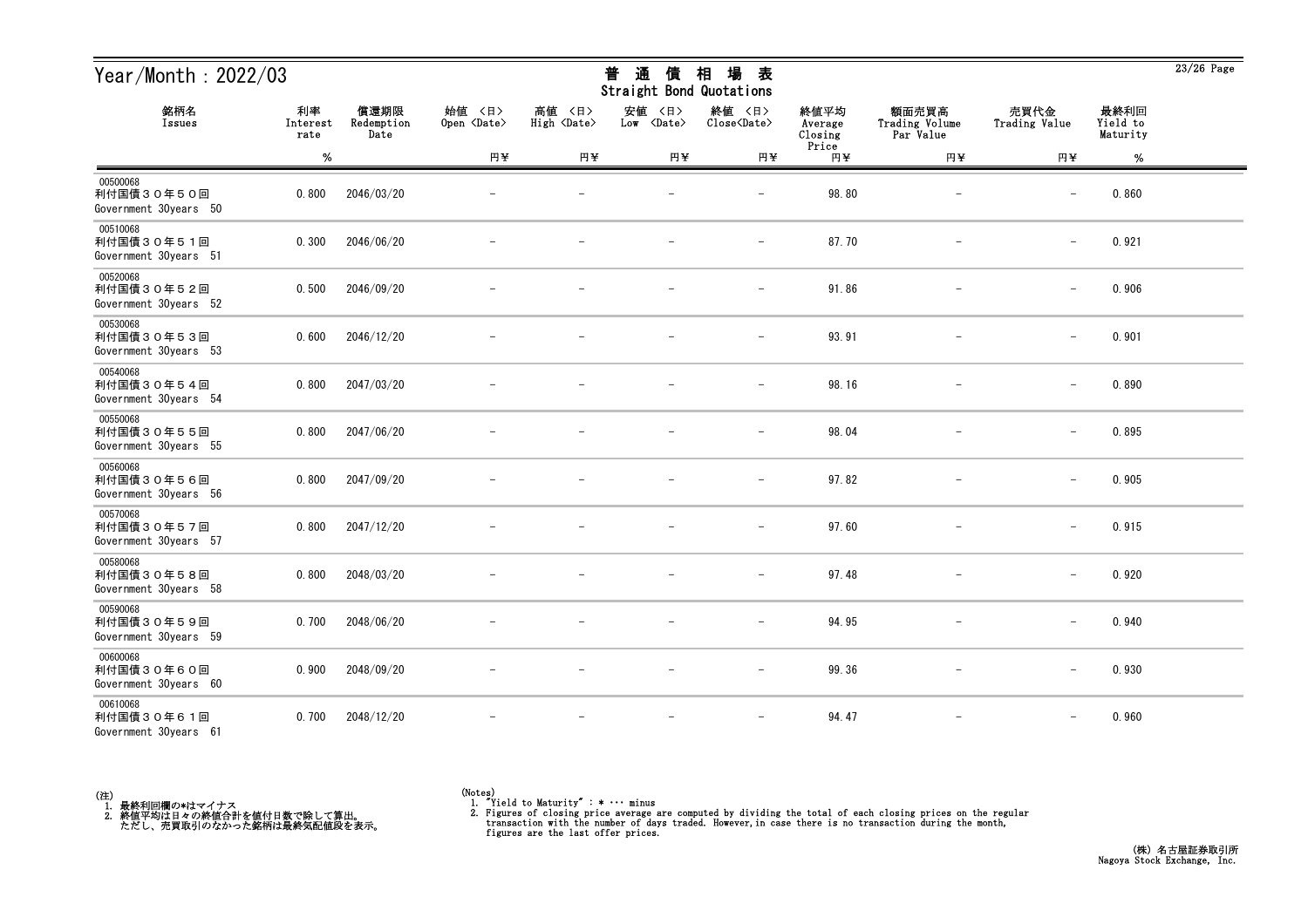| Year/Month: 2022/03                             |                        |                            |                              |                              | 普<br>通<br>債<br>Straight Bond Quotations | 場<br>相<br>表                   |                            |                                      |                          |                              | $24/26$ Page |
|-------------------------------------------------|------------------------|----------------------------|------------------------------|------------------------------|-----------------------------------------|-------------------------------|----------------------------|--------------------------------------|--------------------------|------------------------------|--------------|
| 銘柄名<br>Issues                                   | 利率<br>Interest<br>rate | 償還期限<br>Redemption<br>Date | 始値 〈日〉<br>Open <date></date> | 高値 〈日〉<br>High <date></date> | 安値<br>〈日〉<br>Low <date></date>          | 終値 〈日〉<br>Close <date></date> | 終値平均<br>Average<br>Closing | 額面売買高<br>Trading Volume<br>Par Value | 売買代金<br>Trading Value    | 最終利回<br>Yield to<br>Maturity |              |
|                                                 | %                      |                            | 円半                           | 円半                           | 円半                                      | 円半                            | Price<br>円半                | 円半                                   | 円半                       | $\%$                         |              |
| 00620068<br>利付国債30年62回<br>Government 30years 62 | 0.500                  | 2049/03/20                 |                              |                              |                                         | $\overline{\phantom{m}}$      | 89.47                      | $\overline{\phantom{m}}$             | $\overline{\phantom{m}}$ | 0.995                        |              |
| 00630068<br>利付国債30年63回<br>Government 30years 63 | 0.400                  | 2049/06/20                 |                              |                              |                                         | $\overline{\phantom{m}}$      | 86.78                      |                                      | $\qquad \qquad -$        | 1.020                        |              |
| 00640068<br>利付国債30年64回<br>Government 30years 64 | 0.400                  | 2049/09/20                 |                              |                              |                                         | $\overline{\phantom{0}}$      | 86.60                      |                                      | $\overline{\phantom{m}}$ | 1.025                        |              |
| 00650068<br>利付国債30年65回<br>Government 30years 65 | 0.400                  | 2049/12/20                 |                              |                              |                                         | $\overline{\phantom{m}}$      | 86.50                      | $\overline{\phantom{m}}$             | $\qquad \qquad -$        | 1.025                        |              |
| 00660068<br>利付国債30年66回<br>Government 30years 66 | 0.400                  | 2050/03/20                 |                              |                              |                                         | $\overline{\phantom{m}}$      | 86.52                      |                                      | $\qquad \qquad -$        | 1.019                        |              |
| 00670068<br>利付国債30年67回<br>Government 30years 67 | 0.600                  | 2050/06/20                 |                              |                              |                                         | $\overline{\phantom{0}}$      | 91.09                      |                                      | $\overline{\phantom{0}}$ | 1.005                        |              |
| 00680068<br>利付国債30年68回<br>Government 30years 68 | 0.600                  | 2050/09/20                 |                              |                              |                                         |                               | 91.03                      |                                      |                          | 1.005                        |              |
| 00690068<br>利付国債30年69回<br>Government 30years 69 | 0.700                  | 2050/12/20                 |                              |                              |                                         | $\overline{\phantom{m}}$      | 93.51                      |                                      | $\overline{\phantom{m}}$ | 0.990                        |              |
| 00700068<br>利付国債30年70回<br>Government 30years 70 | 0.700                  | 2051/03/20                 |                              |                              |                                         | $\overline{\phantom{m}}$      | 93.36                      |                                      | $\qquad \qquad -$        | 0.995                        |              |
| 00710068<br>利付国債30年71回<br>Government 30years 71 | 0.700                  | 2051/06/20                 |                              |                              |                                         | $\overline{\phantom{m}}$      | 93.32                      | $\overline{\phantom{m}}$             | $\qquad \qquad -$        | 0.995                        |              |
| 00720068<br>利付国債30年72回<br>Government 30years 72 | 0.700                  | 2051/09/20                 |                              |                              |                                         | $\overline{\phantom{m}}$      | 93.17                      | $\overline{\phantom{m}}$             | $\qquad \qquad -$        | 1.000                        |              |
| 00730068<br>利付国債30年73回<br>Government 30years 73 | 0.700                  | 2051/12/20                 |                              |                              |                                         | $\overline{\phantom{m}}$      | 93.12                      | $\overline{\phantom{m}}$             | $-$                      | 1.000                        |              |

#### 利付国債40年 Government 40years

(注)<br>- 1.最終利回欄の\*はマイナス<br>- 2.終値平均は日々の終値合計を値付日数で除して算出。<br>- ただし、売買取引のなかった銘柄は最終気配値段を表示。

(Notes) 1. "Yield to Maturity" : \* ・・・ minus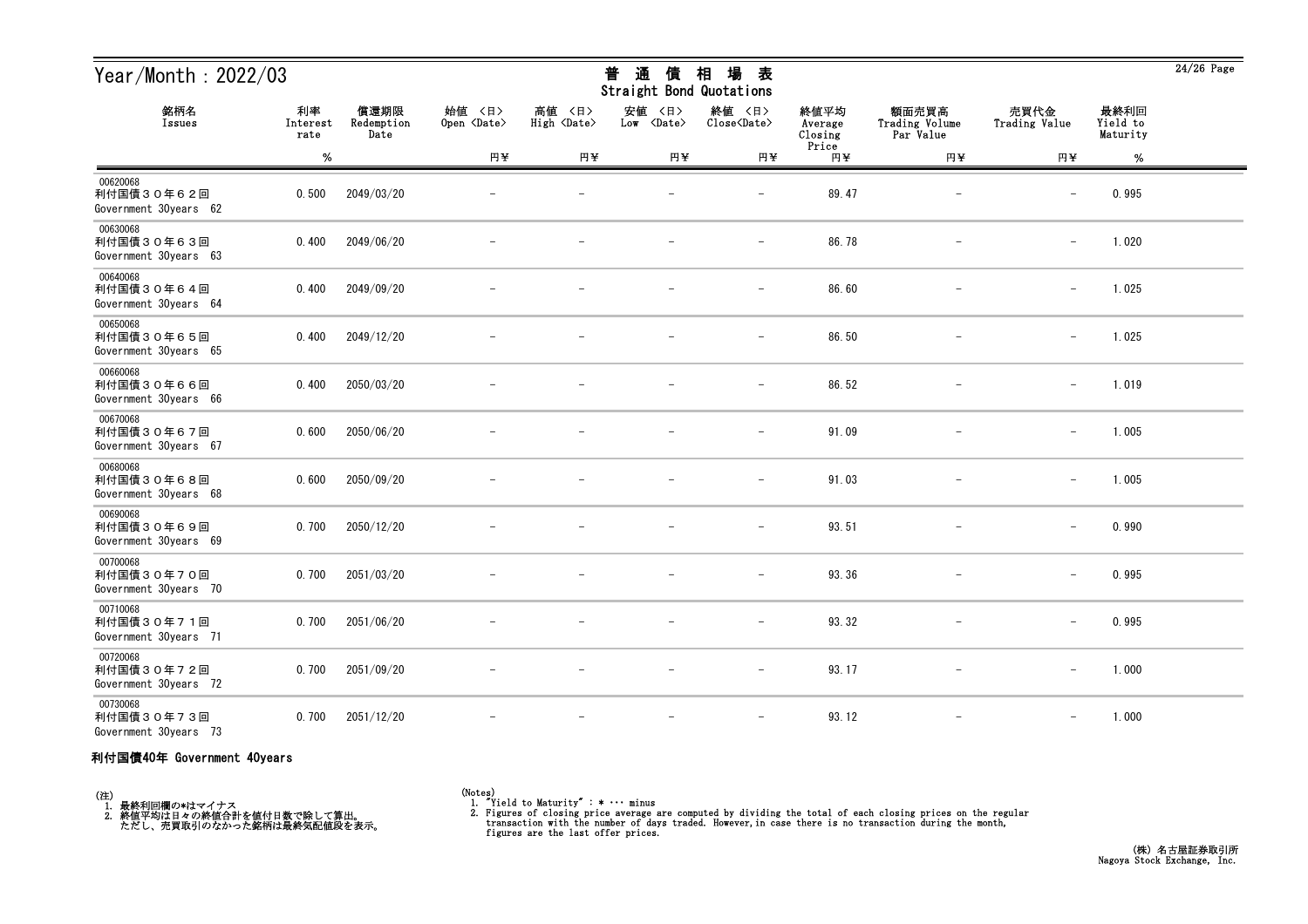| Year/Month: 2022/03                             |                        |                            | 場<br>普<br>通<br>相<br>表<br>債<br>Straight Bond Quotations |                              |                                |                               |                            |                                      |                          | $25/26$ Page                 |  |
|-------------------------------------------------|------------------------|----------------------------|--------------------------------------------------------|------------------------------|--------------------------------|-------------------------------|----------------------------|--------------------------------------|--------------------------|------------------------------|--|
| 銘柄名<br>Issues                                   | 利率<br>Interest<br>rate | 償還期限<br>Redemption<br>Date | 始値 〈日〉<br>Open <date></date>                           | 高値 〈日〉<br>High <date></date> | 安値<br>〈日〉<br>Low <date></date> | 終値 〈日〉<br>Close <date></date> | 終値平均<br>Average<br>Closing | 額面売買高<br>Trading Volume<br>Par Value | 売買代金<br>Trading Value    | 最終利回<br>Yield to<br>Maturity |  |
|                                                 | %                      |                            | 円半                                                     | 円半                           | 円半                             | 円半                            | Price<br>円半                | 円半                                   | 円半                       | %                            |  |
| 00010054<br>利付国債40年1回<br>Government 40years 1   | 2.400                  | 2048/03/20                 |                                                        |                              |                                | $\overline{\phantom{0}}$      | 134.40                     | $\qquad \qquad -$                    | $\overline{\phantom{m}}$ | 0.800                        |  |
| 00020054<br>利付国債40年2回<br>Government 40years 2   | 2.200                  | 2049/03/20                 |                                                        |                              |                                | $\qquad \qquad -$             | 129.93                     | $\qquad \qquad -$                    | $\qquad \qquad -$        | 0.839                        |  |
| 00030054<br>利付国債40年3回<br>Government 40years 3   | 2.200                  | 2050/03/20                 |                                                        |                              |                                | $\overline{\phantom{m}}$      | 130.68                     |                                      | $\overline{\phantom{m}}$ | 0.844                        |  |
| 00040054<br>利付国債40年4回<br>Government 40years 4   | 2.200                  | 2051/03/20                 |                                                        |                              |                                | $\overline{\phantom{m}}$      | 131.23                     |                                      | $\qquad \qquad -$        | 0.854                        |  |
| 00050054<br>利付国債40年5回<br>Government 40years 5   | 2.000                  | 2052/03/20                 |                                                        |                              |                                | $\overline{\phantom{0}}$      | 126.74                     |                                      | $\overline{\phantom{m}}$ | 0.873                        |  |
| 00060054<br>利付国債40年6回<br>Government 40years 6   | 1.900                  | 2053/03/20                 |                                                        |                              |                                | $\overline{\phantom{m}}$      | 124.70                     |                                      | $\overline{\phantom{m}}$ | 0.884                        |  |
| 00070054<br>利付国債40年7回<br>Government 40years 7   | 1.700                  | 2054/03/20                 |                                                        |                              |                                | $\overline{\phantom{m}}$      | 119.74                     | $\overline{\phantom{m}}$             | $\overline{\phantom{m}}$ | 0.904                        |  |
| 00080054<br>利付国債40年8回<br>Government 40years 8   | 1.400                  | 2055/03/20                 |                                                        |                              |                                | $\overline{\phantom{m}}$      | 111.71                     |                                      | $\qquad \qquad -$        | 0.935                        |  |
| 00090054<br>利付国債40年9回<br>Government 40years 9   | 0.400                  | 2056/03/20                 |                                                        |                              |                                |                               | 83.09                      |                                      | $\overline{\phantom{m}}$ | 1.080                        |  |
| 00100054<br>利付国債40年10回<br>Government 40years 10 | 0.900                  | 2057/03/20                 |                                                        |                              |                                | $\overline{\phantom{a}}$      | 97.30                      |                                      | $\qquad \qquad -$        | 1.004                        |  |
| 00110054<br>利付国債40年11回<br>Government 40years 11 | 0.800                  | 2058/03/20                 | $-$                                                    | $\overline{\phantom{m}}$     | $-$                            | $-$                           | 94.11                      | $-$                                  | $-$                      | 1.024                        |  |
| 00120054<br>利付国債40年12回<br>Government 40years 12 | 0.500                  | 2059/03/20                 | $\overline{\phantom{m}}$                               | $\overline{\phantom{m}}$     | $-$                            | $\overline{\phantom{m}}$      | 84.58                      | $\overline{\phantom{m}}$             | $-$                      | 1.084                        |  |



25/26 Page

## <del>並</del> や茎 /生 +□ +曰 <del>土</del>

<sup>(</sup>Notes) 1. "Yield to Maturity" : \* ・・・ minus